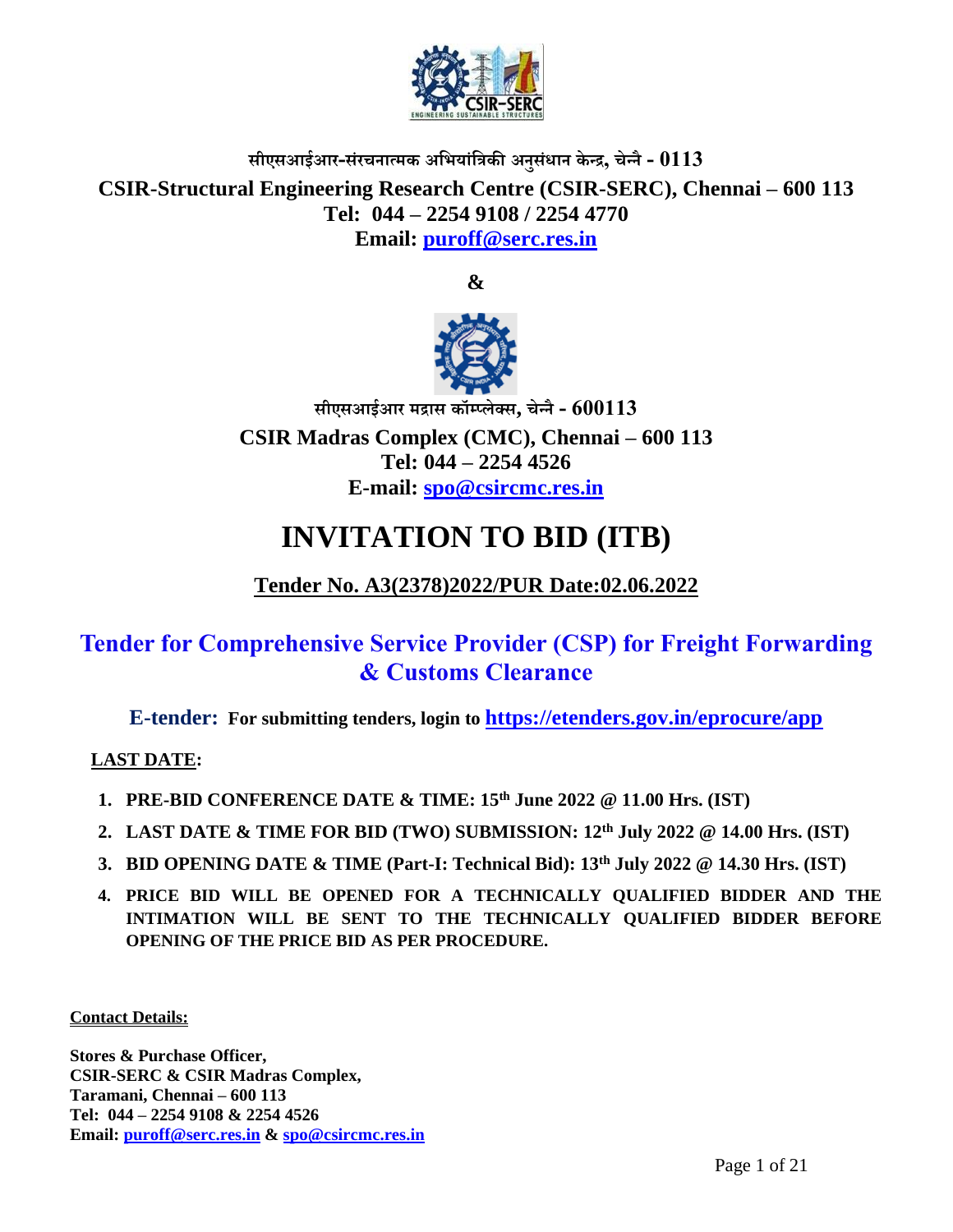#### **BID DOCUMENT FOR APPOINTMENT OF AGENT FOR CONSOLIDATION OF CONSIGNMENTS OF IMPORTS/EXPORTS SHIPMENTS THROUGH AIR, SEA AND FOREIGN POST OFFICE AND CUSTOMCLEARANCE**

#### **Invitation to Bid No. A3(2378)2022/PUR**

**nd June 2022**

Director, CSIR-SERC and Co-ordinating Director, CMC, Chennai (Both are premier Laboratories of Council of Scientific and Industrial Research) invites Online Bids through CPP Portal in Single Stage Double Envelop System Bid (Two Bid System) for the appointment of Consolidation-cum Clearance Agent/CSP (Comprehensive Service Provider) for a period of **THREE YEARS** subject to renewal for a further period of two years on performance basis, for the import / export of consignments from/ to and all over the world by Air-freight, Air Post Parcel and Sea Shipment under consolidation from the Bidders dealing in Custom Clearance, Import and Export handling and International freight forwarding under consolidation.

| S.<br>No. | <b>Tender No.</b>      | <b>Description of items</b>                                  | <b>Bidding System</b>                                  | <b>Bid Security</b><br>(BS/EMD) |
|-----------|------------------------|--------------------------------------------------------------|--------------------------------------------------------|---------------------------------|
|           | $A3(2378)2022/PUR$ Bid | for<br>document                                              | the $\vert$ Single Stage Double Envelop Rs. 1,00,000/- |                                 |
|           |                        | "Appointment of Comprehensive System Bid"                    |                                                        | (Rupees One                     |
|           |                        | Service Provider (CSP)" for the $\vert$ (Two Bid System).    |                                                        | Lakh only)                      |
|           |                        | consolidation of consignments of Pre-Bid Conference (PBC)    |                                                        |                                 |
|           |                        | import/export shipments through will be held in this regard. |                                                        |                                 |
|           |                        | Air, Sea and Customs Clearance                               |                                                        |                                 |

 Bids received without valid **EMD or Bid Securing Declaration (BSD)** will be summarily rejected, EMD is payable to **"The Director CSIR-SERC at Chennai".** EMD can be submitted in the form of **Account payee DD, FDR, Bank Guarantee.** Bids without EMD or BSD will be rejected. EMD of un-successful bidder/s will be refunded within 45 days after signing of the contract with the successful bidder. **No interest would be paid on the Earnest Money Deposit**. The EMD of the successful bidder shall be refunded immediately after submission of required Performance Bank Guarantee (PBG) as per procedure.

All bids must be accompanied with BS/EMD (Bid Security / Earnest Money Deposit) as specified above in the table or **BSD (Bid Securing Declaration)** as per Annexure-G. **The BS/EMD must be submitted either Online (E-Payment) or Post/Courier (A/c Payee DD/ Banker's Cheque/ Bank Guarantee/ FDR) on or before the date and time indicated as above**. Bids will be opened online only on the specified date and time. Scanned copy of documents in support of BS/EMD or BSD should be uploaded along with the Bid Document in CPP Portal. In the event of the date specified for opening of bids being declared as a closed holiday for Purchaser's Office, the due date for submission of opening of bids will be the next working day at the appointed time. **The Bids received without BS/EMD or BSD will summarily be rejected.** 

**Note:** A/c Payee DD/ Banker's Cheque/ Bank Guarantee/ FDR etc. in original towards BS/EMD should be reached CSIR-SERC & CMC, Chennai (Office of Stores & Purchase Dept.) on or before the due date and time as indicated. The above referred original documents should be submitted in sealed cover with concerned CSIR-SERC & CMC, Chennai Tender Reference (CPPP Tender Reference) & CPPP Tender ID and with the details of due date and opening date. The bid security is required to protect the Purchaser against the risk of Bidder's conduct, which would warrant the security's forfeiture.

The Bidder shall furnish, as part of its bid, a Bid Security (BS) for an amount as specified in the Invitation for Bids . The BS shall be submitted by the manufacturer or their specifically authorized dealer/bidder .The Bid Security may be obtained in the form of an **Account Payee Demand Draft, Fixed Deposit Receipt, Banker's Cheque or Bank Guarantee** (in equivalent Foreign Exchange amount, in case of imports) issued/confirmed from any of the **Scheduled**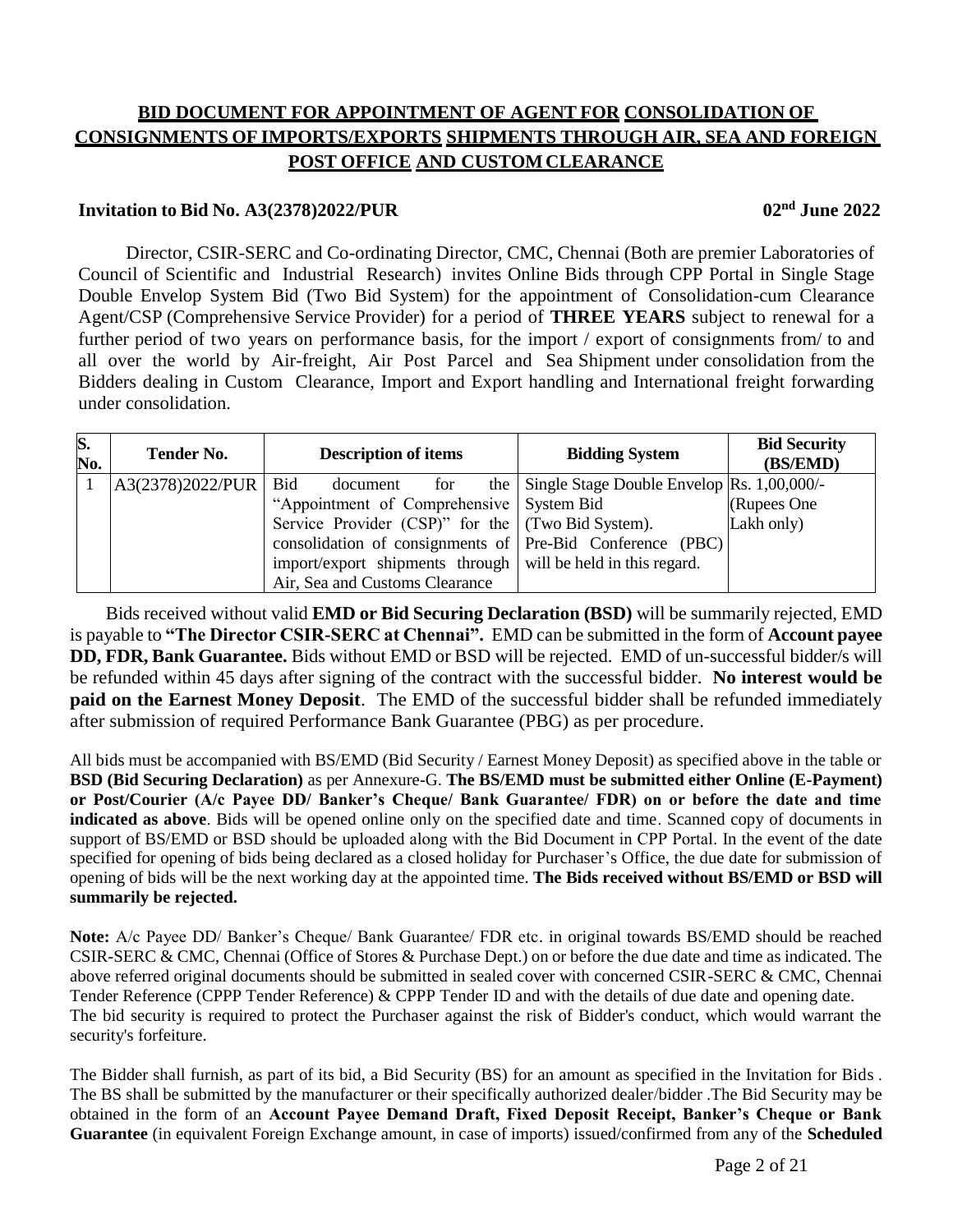**Commercial Bank in India** or in INR by their Indian counterpart/Agent in an acceptable form, and so on, safe guarding the purchaser's interest in all respects. The Bid Security, in the form of BG/TDR, is normally to remain valid for a period of 45 (Forty-Five) days beyond the final bid validity period. Bid Security should be in favour of **"The Director, CSIR-SERC, Chennai". MSE Bidders, Start-ups and the Firms registered with concerned Ministries/ Departments are exempted from submission of Bid Security/ EMD upon submission of necessary Proof of Documents in this regard.** In place of BS/EMD, the Bidder shall sign a **Bid Securing Declaration (BSD)** as per attached format at Annexure-G.

**Interested Bidders are requested to submit online bid in TWO BID SYSTEM latest by 12th July 2022 at 14.00 Hours (IST). The Part-I: Technical bid, Part-II: Price Bid. The received Online Bids will be opened in the e-tenders portal (CPPP) on the respective scheduled date.** 

The amendments/clarifications to the bidding documents pursuant to the **"Pre-Bid Conference"** would be hosted on the [https://etenders.gov.in,](https://etenders.gov.in/eprocure/app) [www.serc.res.in](http://www.serc.res.in/) & [www.csircmc.res.in](http://www.csircmc.res.in/) on **OTE (Open Tender Enquiry) basis**. All prospective bidders are expected to take cognizance of the proceedings/changes if any in the tender's terms & conditions subsequent to the Pre-Bid Conference, before submitting their Bids.

#### **Bid Part-I consisting Technical Bid with enclosures separately through online CPP Portal only. Bid Part-II - Price Bid/ BoQ shall be uploaded in pdf format consisting Annexure-A separately with its enclosures through online CPP Portal only.**

Bidders may also download the Bid Documents from CSIR-SERC & CMC website i.e. [www.serc.res.in](http://www.serc.res.in/) / [www.csircmc.res.in](http://www.csircmc.res.in/) at free of cost.

Interested Bidders with DSC are requested to submit the offer **through CPP Portal only addressed to** The Director, CSIR-SERC (**Attn: The Stores & Purchase Officer, CSIR-SERC & CMC, Taramani, Chennai-113**) **latest by 12th July 2022 by 14.00 hours (IST). Received Online Bids will be opened on the respective scheduled opening date and time in CPPP only.**

The amendments / clarifications to the Bidding Documents would be hosted on CPPP  $\&$  the Website of CSIR-SERC & CMC and all prospective Bidders are expected to take cognizance of the same before formulating and submitting their Bids.

> **A. SHENBAGANATHAN Stores & Purchase Officer (For & on behalf of CSIR-INDIA)**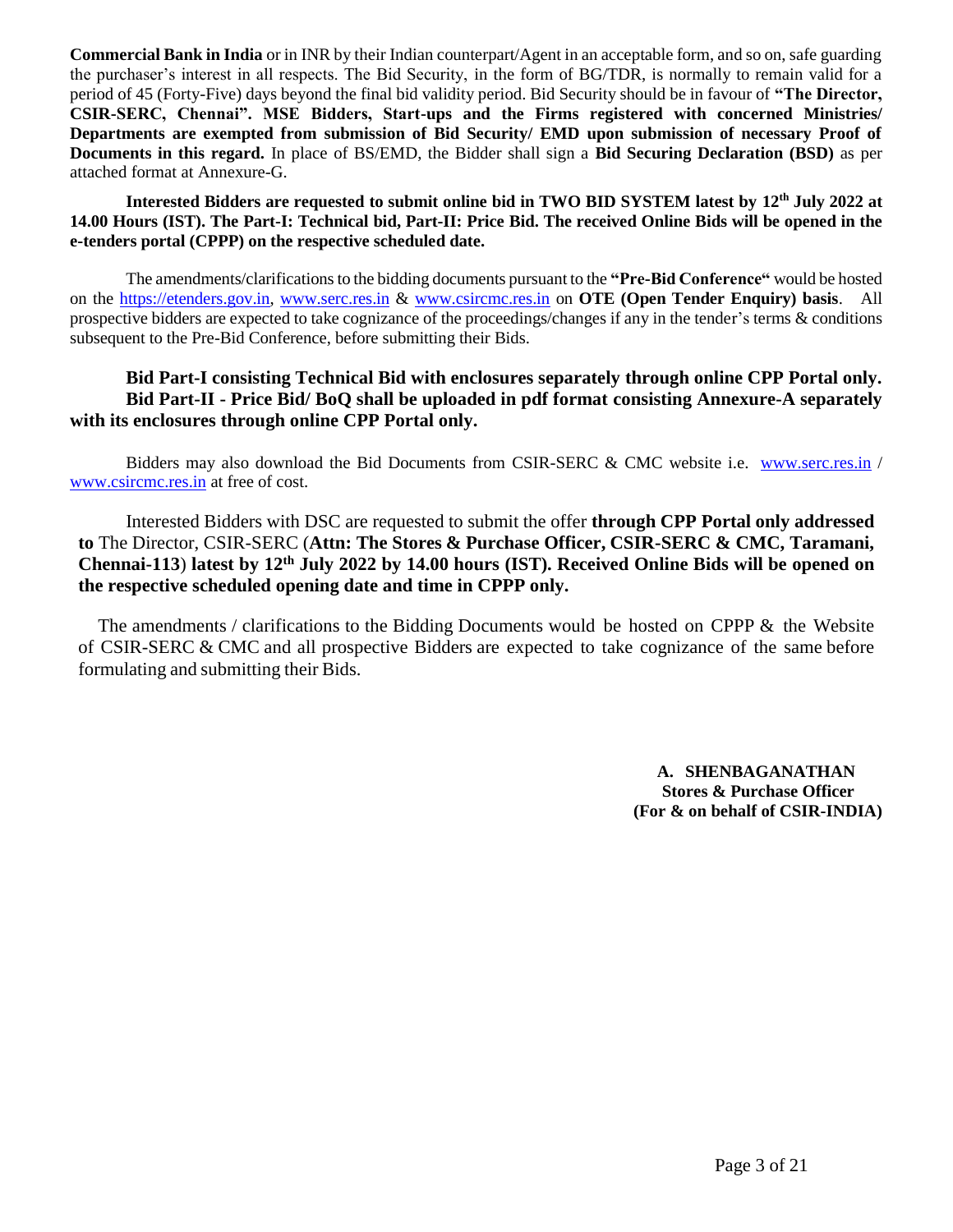| <b>Chapter</b> | <b>Content</b>                           |  |  |  |
|----------------|------------------------------------------|--|--|--|
|                | Critical Date Sheet                      |  |  |  |
| 2              | <b>Instructions to Bidders</b>           |  |  |  |
| 3              | General Instructions, Terms & Conditions |  |  |  |
| 4              | <b>Formats</b>                           |  |  |  |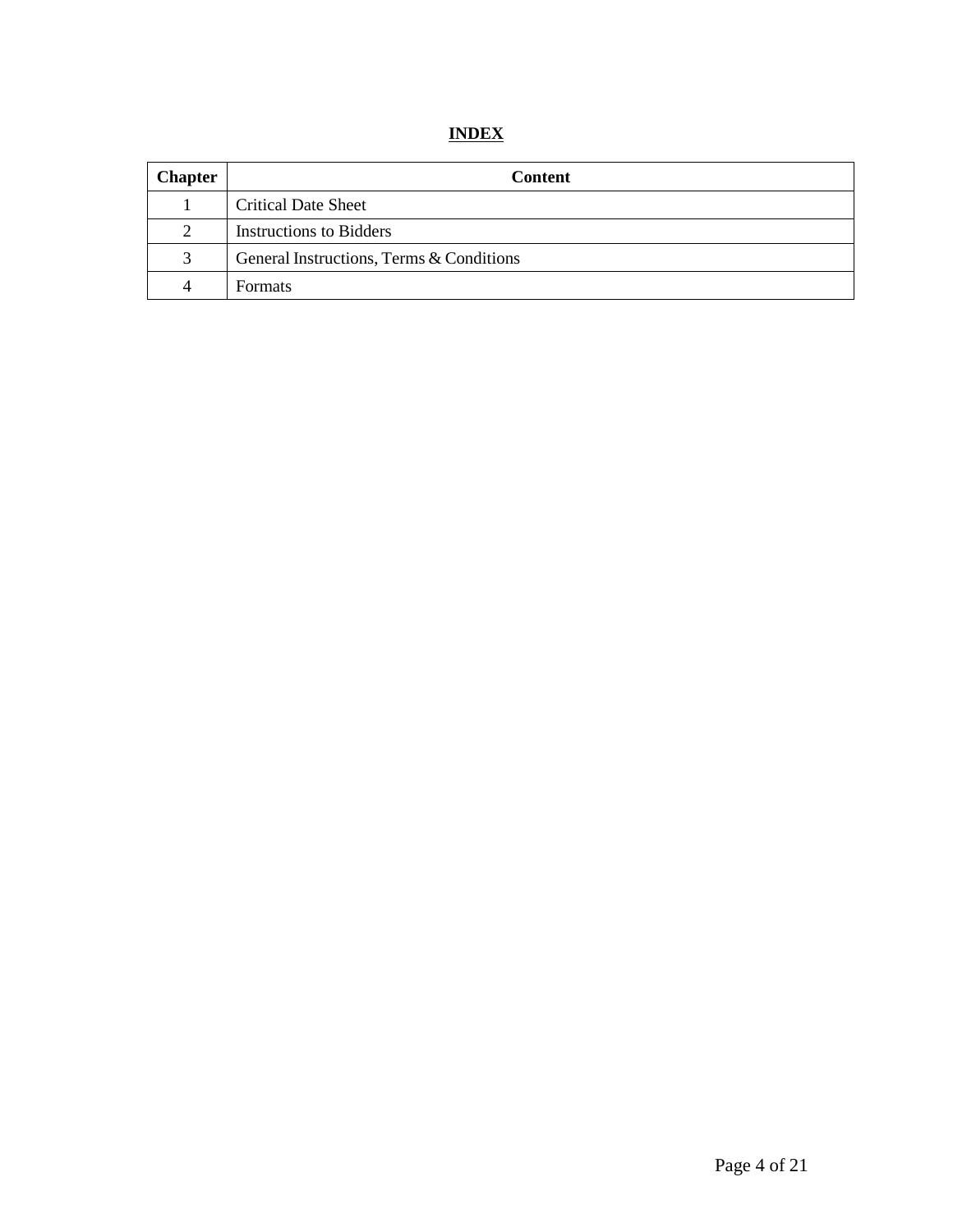#### **CRITICAL DATE SHEET**

| S.<br>No. | <b>Stage</b>                            | Date & Time            |
|-----------|-----------------------------------------|------------------------|
|           | Publish Date & Time                     | 02.06.2022 @ 18.00 hrs |
| 2.        | Last Date & Time for receipt of queries | 14.06.2022 @ 14.00 hrs |
| 3.        | Pre-Bid Conference                      | 15.06.2022 @ 11.00 hrs |
|           | Bid Submission Start Date & Time        | 02.06.2022 @ 18.00 hrs |
| 6.        | Bid Submission End Date & Time          | 12.07.2022 @ 14.00 hrs |
| 7.        | Bid Opening Date & Time                 | 13.07.2022 @ 14.30 hrs |

#### **TENTATIVE TIME SCHEDULE OF PROCUREMENT PLANNING**

| SI.<br>No. | <b>Stage</b>                                                    | <b>Tentative Time Frame</b> |
|------------|-----------------------------------------------------------------|-----------------------------|
| 1.         | Date of Bid Opening                                             | XX                          |
| 2.         | Date of Completion of Technical Bid Evaluation                  | $XX +50$                    |
| 3.         | Date of Communication of Rejection of Bids                      | $XX +65$                    |
| 4.         | Date of Receipt of Contest/Representation, if any, from Bidders | $XX +70$                    |
| 5.         | Opening of Financial Bid                                        | $XX + 80$                   |
| 6.         | Notification of Award                                           | $XX +90$                    |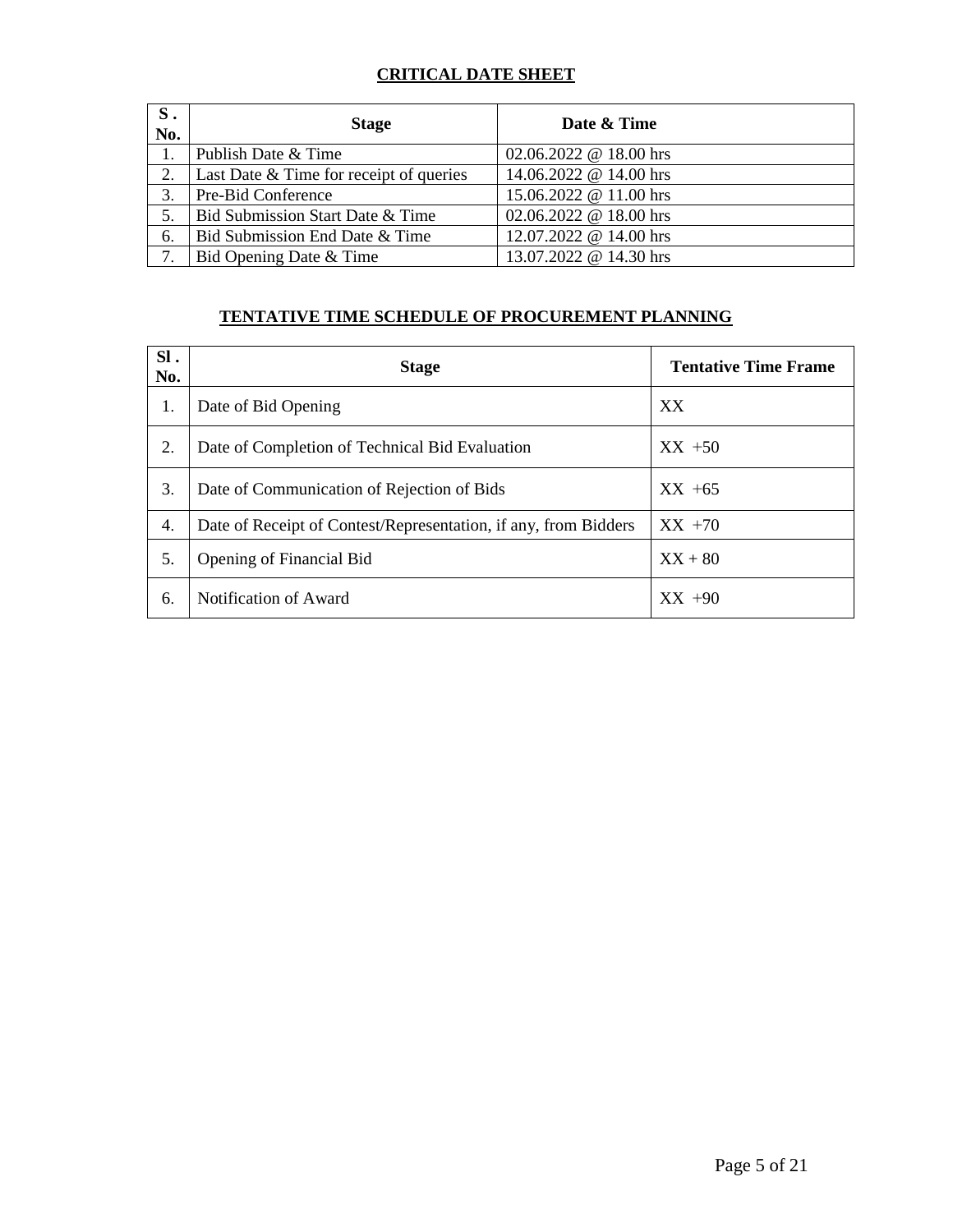#### **INSTRUCTIONS TO BIDDERS**

**1.0 Eligibility Criteria:** Quotations of only those Bidders who fulfill the following Eligibility Criteria shall be considered. Necessary documents in this regard must be enclosed with the **Technical Bid,** failing which; the bid will summarily be rejected.

**1.1** The Bidder should have valid **Consolidation & CHA Licences in their own name (Single name)** registered with Customs at Chennai, Bengaluru, Hyderabad, Mumbai, Kolkata and New Delhi and possess valid GSTIN No. and PAN Numbers.

**1.2** The Bidder should be registered member of **IATA** and must possess **MTO (Multi Mode Transport Operator)** Registration Certificate issued by the Ministry of Shipping, Road Transport and Highways on the date of Bid opening.

**1.3** The Bidder should be certified under **ISO 9001:2015 or latest** Quality Management System Certification.

**1.4** The Bidder should be registered under **Goods & Services Tax in the State of Tamil Nadu. The GST Number must be uploaded with the Technical Bid (Part-I).**

**1.5** The bidder should have their own facility for Customs clearance at Chennai, Bengaluru, Hyderabad, Mumbai, Kolkata & New Delhi for Air, Sea, Road, Rail, Postal & Courier Cargo. The Bidder/Associate must be registered CHA in Customs in all these Cities and the Registration Certificate (CHA Licence) should be valid. **The services cannot be sub-contracted to any otheragency**.

**1.6** The Bidder should have successfully executed at least two (2) similar contracts for Freight Forwarding and Custom Clearance work during the last three years i.e., 2018-19, 2019-20 and 2020-21 in any Govt. Department/ PSU/ CSIR Labs/ Public Funded Autonomous Bodies. Documentary evidences about satisfactory performance of the work issued by the client must be enclosed with their complete mailing addresses and telephone numbers/ mobile numbers.

**1.7** The bidder must submit **Bid Security (BS/EMD) of Rs.1,00,000.00** (Rupees One Lakh Only) in the form as indicated in the Bidding Document.

**1.8** Local office and name of the authorized person of Bidder stationed at Chennai (Name, Contact No. (Telephone Number & Mobile Number) & Address) should be provided in the Technical Bid.

**1.9** The Bid should be valid for a period of 90 days from the date of Bid opening.

**1.10** The Bidder must have associates in the Gateway International Airports and a list of such associates detailing location, names, e-mail, telephone numbers, mobile numbers etc. must be enclosed with the Technical Bid.

**1.11** Acceptance of Performance Bank Guarantee for Rs.5.00 Lakhs for each Lab i.e. **CSIR-SERC & CMC**. The PBG should be valid for 38 months from the date of award of contract.

**1.12** Acceptance of Fidelity Bond for Rs.25.00 Lakhs for each Lab.

**1.13** BALANCE SHEET/Annual Report of the bidder for previous THREE YEARS (2018-19, 2019-20 & 2020-21) must be uploaded evidencing Min. Annual Turnover of **Rs.100.00 Lakhs (One Hundred Lakhs)** per year that must be duly certified by a Chartered Accountant.

**1.14** Bids must be submitted Online only through CPPP.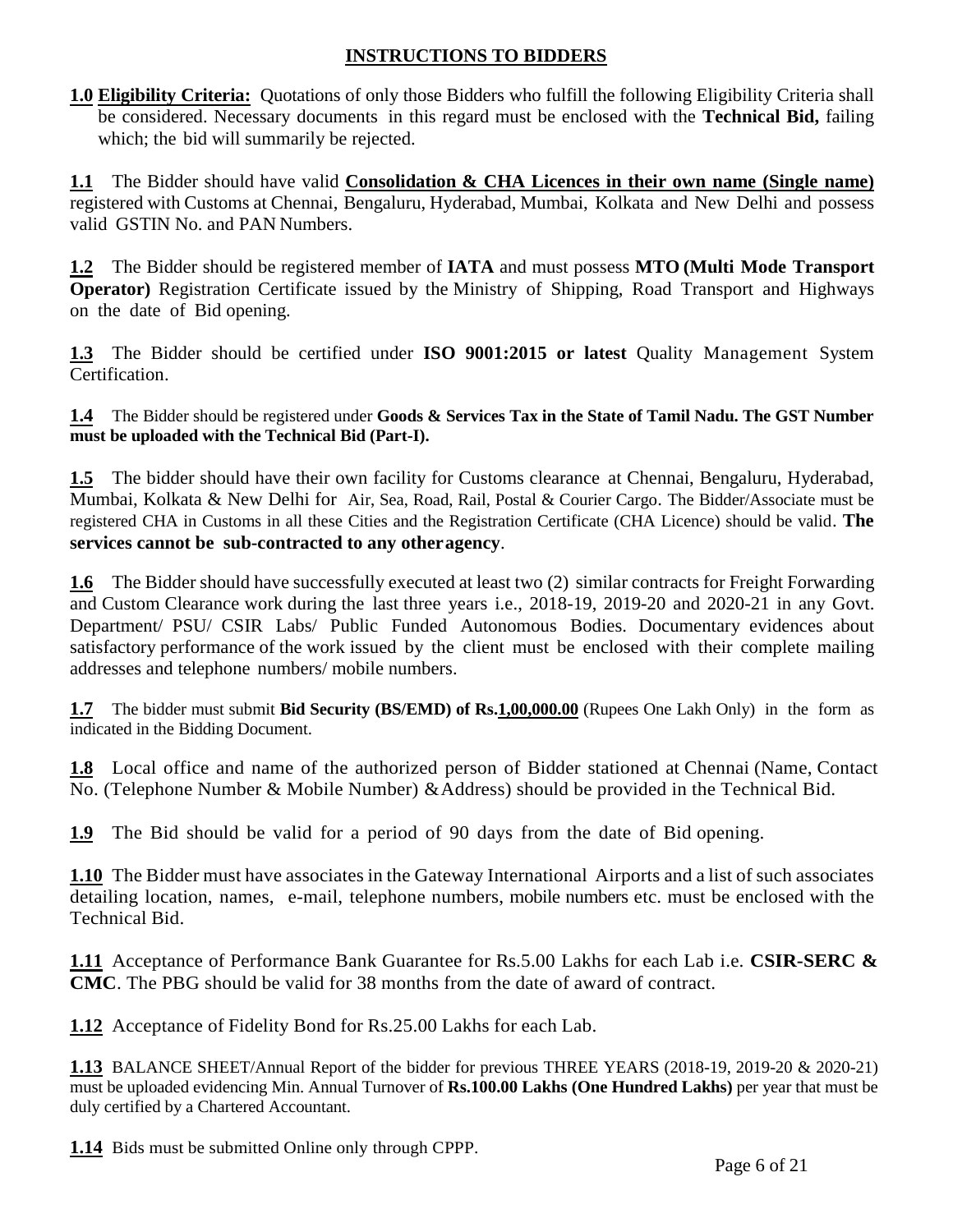#### **Note: Documents in support of 1.1 to 1.14 must be submitted in the Technical Bid otherwise the bid will be rejected.**

**2.0 Scope of Work:** The scope of work involves consolidation, clearance of consignments and arranging transit insurance as detailed below:

#### **2.1 Consolidation**

2.1.1 On the basis of the instructions given in **CSIR-SERC & CMC** Purchase Orders, the selected Bidder/CSP will contact the suppliers abroad and regularly monitor the status of pick-up of all consignments, progress, follow-up the orders and make advance arrangement to book the consignment promptly without any delay.

The selected Bidder/CSP Shall check with reference to relevant Purchase Orders that all consignments/packages received for onward transmission, give requisite information particularly in regard to the following before despatch:

- a. Weight and Dimension of consignment.
- b. Marks & Number of Parcels/Cases
- c. Purchase Order Number
- d. Mode of Transport
- e. Airport/Sea Port of Destination mentioned
- f. Whether FOB/FCA, Ex-works, CIF, CIP etc. shipment

g. Over-Dimensional Cargo (ODC), heavy packages, Perishable Items etc. needing special handling arrangements in India.

2.1.2 The consignment must be delivered to the destination as per CSIR-SERC & CMC's instructions on the Purchase Order within 3 days of Customs Clearance. The selected Bidder/ CSP Shall arrange freight of consignments to the ultimate destination in India by Air/ Ocean through Air India/ Indian Airlines/ Free Carrier/Liner as per the latest extant directives of Govt. of India.

2.1.3 The consolidation of air cargo is permitted provided it does not involve a delay of more than seven working days from the date of receipt of cargo at point of origin and the connected documents fully completed in all respects, unless a specific date is fixed by CSIR-SERC & CMC in specific cases.

**2.1.4** It shall be ensured that consolidation of air cargo is done under the correct IATA Classification.

2.1.5 The selected Bidder/CSP shall promptly advise CSIR-SERC & CMC the Freight details, Master Airway Bill (MAWB) and House Airway Bill (HAWB) or Bill of Lading (BoL) along with copy of invoice particulars with relevant Purchase Order Number sufficiently in advance of landing of consignments (Pre-Alert intimation).

2.1.6 The selected Bidder/CSP shall further keep CSIR-SERC & CMC posted with all information regarding readiness of the consignments for despatch, expected date of arrival and other allied information.

2.1.7 The selected Bidder/CSP shall also be responsible and accountable for proper safety, care, handling and storage of goods while in their custody. The Bidder shall be liable to fully compensate CSIR-SERC & CMC for any loss, damage or destruction of the goods while in their custody. Incase temporary storage is required for the shipments, then same shall be stored safely for period of 14 days and beyond to 14 days the actual storage charges shall be communicated to **CSIR-SERC & CMC** and approval to be obtained from **CSIR-SERC & CMC** for necessary billing.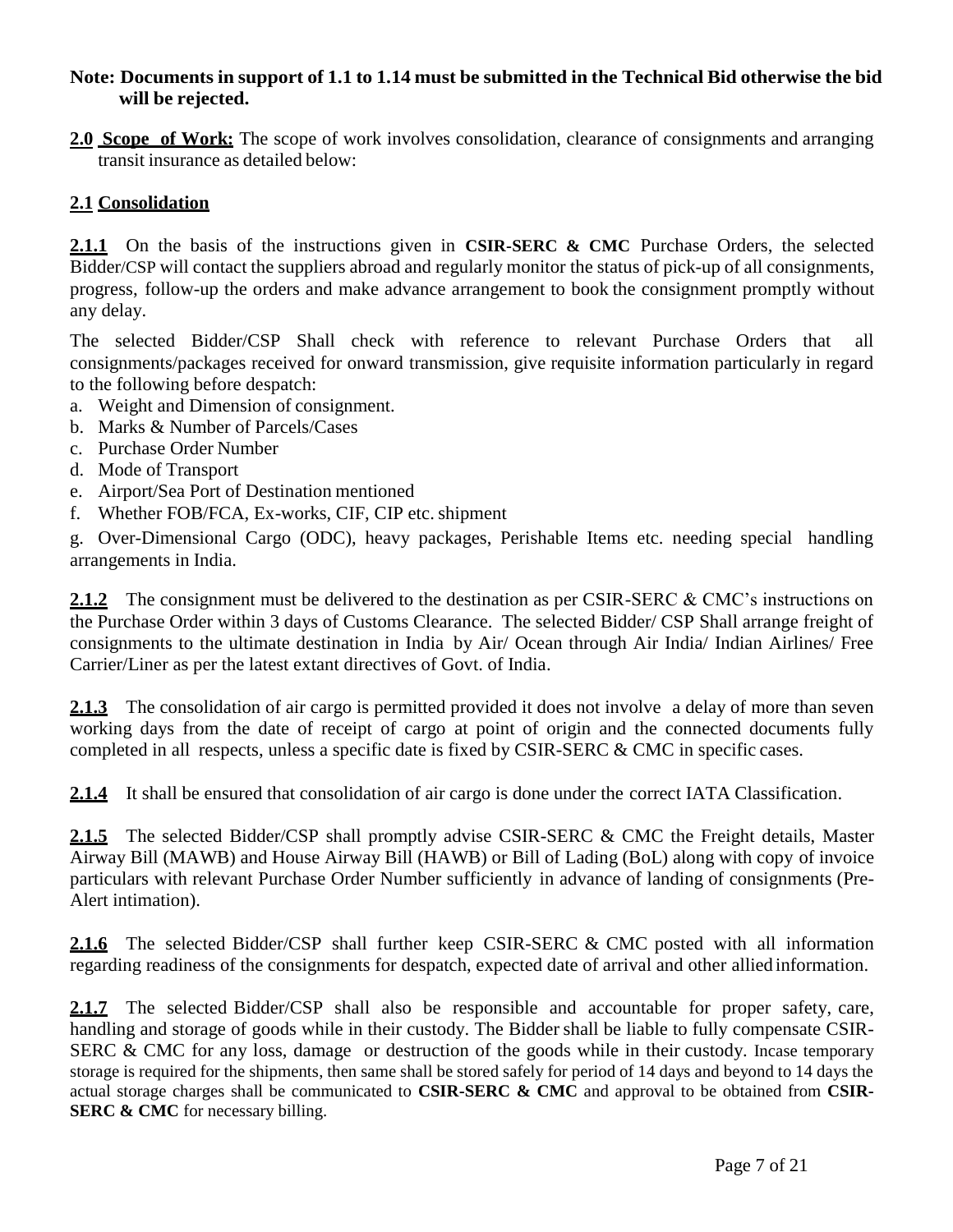**2.1.8** The selected Bidder/CSP shall, on receipt of consignments of CSIR-SERC & CMC at the destination, obtain Delivery Orders by paying in Indian Rupees and clearing the consignment from Customs on CSIR-SERC & CMC behalf.

2.1.9 To enable the Bidder/CSP render the services as stated above, CSIR-SERC & CMC agrees to send the Bidder, copies of individual orders for goods placed on their suppliers with a clear instruction through whom the carriage has to be routed. CSIR-SERC & CMC shall ensure that majority of purchase orders on their overseas suppliers are placed on Ex-works/FOB/FCA Gateway International Airports.

**2.1.10** The selected Bidder/CSP shall ensure that the trans-shipment of the cargo after Break Bulk is done to the correct destination to which it is booked. In the event of any cargo landing at wrong destination, the Bidder/CSP shall take necessary steps for diversion with proper documents to the correct destination with minimum delay, in any case not exceeding a week's time. The Bidder shall bear the Diversion Charges/ Demurrage Charges and other charges, ifany.

**2.1.11** For the purpose of calculating the airfreight, the following provisions shall apply:

a) Volume weight: 6,000 cubic centimeters or 366 cubic inches shall be deemed to equal one kilogram.

b) Rates shall be applied on the actual gross weight or the volume weight mentioned above whichever is greater.

c) Fractions of a kilogram or units shall be charged to next half kilogram.

d) In case of minor weight differences between the supplier's invoices weight and the HAWB weight, the weight indicated on the HAWB shall be the basis for payment of freight charges.

e) If any dimension of a consignment exceeds 307cm X 192 cm X 158 cm, such consignment shall be treated as Over Dimensional Cargo (ODC).

**2.1.12 Ex-works shipments**: In case the foreign supplier agrees to supply the goods on Ex-works basis only, the consignment shall be lifted by the agent of Bidder, from the foreign supplier's works site/ premises for onward shipment to Stores Section of **CSIR-SERC, Chennai & TTRS, Trisulam, Chennai (TTRS is one of the unit of CSIR-SERC) & CMC, Chennai**. The all-inclusive Foreign Inland Handling / Forwarding and Transportation Charges, Pick-Up Charges up to nearest Gateway International Airport in the supplier country shall be paid by CSIR-SERC & CMC as per **Annexure-D** appended to the bidding documents. No other charges (In the City/ Country of Origin) should be payableby CSIR-SERC & CMC for **Ex-Works shipment.**

2.1.13 The weight for the purpose of clearance from airport will be the "Chargeable Weight" of the consignment as per the HAWB. However, for payment of other charges, towards transportation in India the weight will be the **Gross Weight** as per MAWB / HAWB. Claims for payment (Invoice) must contain HAWB reference.

#### **2.2 Clearance:**

**2.2.1** Customs clearance of imported consignments including Delicate Items, Perishable Items, Dangerous Goods (DGR), Hazardous, Radioactive and ODC shipments from Gateway International Airports & Sea Ports (wherever applicable) of Chennai, Bengaluru, Hyderabad, New Delhi, Kolkata or Mumbai/ ICD/ Foreign Post Office and filing of BoE for CSIR-SERC & CMC shipments (both Import and Export) will be done by the selected Bidder/CSP as per extant guidelines. This includes Sea consignments also.

**2.2.2** Collection of all documents related to Imports/ Exports from different locations has to be submitted to the Stores Section of CSIR-SERC & CMC, Chennai.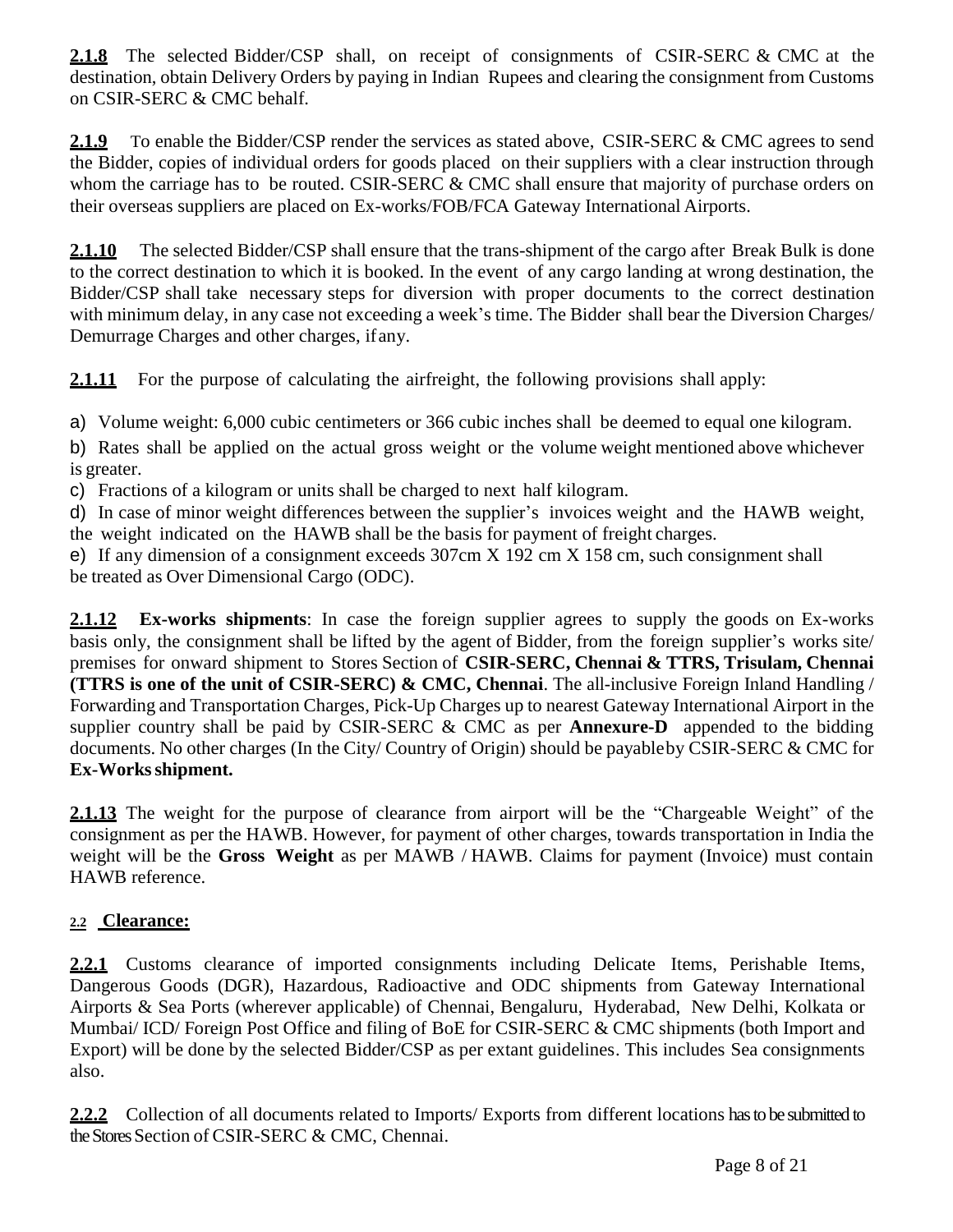**2.2.3** The service provider will ensure that correct **Nomenclature and the HS CLASSIFICATION CODE AS PER EXTANT ITC / Customs Notification** is mentioned in the BILL OF ENTRY. The Correct Product Code (HS) verified **and** DUTY FREE ITEMS **as per** Customs Tariff Act **should be**  cleared without duty. CSIR-SERC & CMC are both eligible for levy of **Concessional** Customs Duty vide Notification CUSTOMS 51/96 dt.23.07.1996 & Amendment No. 43/2021 dt. 31.08.2021**.** 

**2.2.4** In case the cargo is received in short/damaged condition, no payment shall be released to the bidder till CSIR-SERC, Chennai/ TTRS, Trisulam, Chennai & CMC, Chennai receives the complete consignment/Insurance claim. In all such cases the Bidder is required to obtain the "Shortage" or "Damage" or "Not Found" or "Not Traceable" certificate from the Airline/ Steamer/ Airport/ Postal/ Courier **Authorities and lodge formal claims on behalf of CSIR-SERC & CMC after arranging for insurance survey.**

**2.2.5** The selected Bidder/CSP shall have to bear the applicable Customs Duty up to **Rs. 1,00,000/- (Rupees One Lakh Only)** in each case for each lab on behalf of CSIR-SERC & CMC whether the shipment is through their consolidation or otherwise, which will be reimbursed to the selected Bidder/CSP at actual along with the Bill against supporting vouchers. In case the amount of Custom Duty is more than **Rs.1,00,000/-** in any particular consignment, then the selected Bidder/CSP shall intimate CSIR-SERC & CMC about the amount involved in Customs Duty in advance on the basis of Purchase Order so that the Customs Duty can be arranged well in advance. Any delay in intimating CSIR-SERC & CMC about the duty payable shall be to the account of selected Bidder/CSP. No plea on account of delay in arranging the customs duty shall be accepted. In case of excess payment of duty to IAAI, the agent shall follow up with the customs authorities till recovery.

2.2.6 CSIR-SERC & CMC will arrange to forward details of all necessary documents to the Bidder/CSP related to the consignment arriving through other Console Agents from Shipper/Consigner through e-Mail. The Bidder/CSP shall have to obtain the delivery order by paying necessary charges and arrange clearance of the consignment. CSIR-SERC & CMC will arrange for Bank Release Order (BRO). Obtain the Cargo Arrival Notice even for non-console consignment, Delivery Order, and prepare necessary customs documents in consultation with CSIR-SERC & CMC and collect the requisite documents from CSIR-SERC & CMC after signatures to complete customs formalities. The Bidder/CSP has pro-actively correspond with all concerned officials and execute the clearance than that payment of demurrage or any other charges for delay does not arise.

2.2.7 The Bidder shall attend to various queries of the Customs with the assistance of CSIR-SERC & CMC.

**2.2.8** The Bidder shall process the documents through the customs and complete all formalities with the Customs/Chennai Airport/Carrier for delivery to Stores Section, CSIR-SERC, Chennai/ TTRS, Trisulam, Chennai & CMC, Chennai.

**2.2.9 CSIR-SERC & CMC** agrees to pay the Bidder **fixed clearance charges per Bill of Entry(BoE) of Rs. 5000/- as Agency Charges for customs clearance of air/sea consignment.** This charge includes all expenses required to be incurred for the purpose of clearance which may include Examination Fees, Unpacking & Re-packing Charges, Charges Collect Fees, Handling Charges, and Transportation Charges, Break Bulk Fees and arranging Transit Insurance Charges, Loading & Unloading Charges etc. No other expenses towards clearance shall be payable by **CSIR-SERC & CMC** under any circumstances excepting storage charges during the free period (At actual against supporting vouchers). This rate is firm and fixed for any consignment whether Dangerous, ODC, Hazardous, Radioactive, Perishable, etc. All consignments cleared at Chennai Gateway International Airport/ ICD/ Sea Port shall be required to be delivered at Stores Section of CSIR-SERC, Chennai/ TTRS, Trisulam, Chennai & CMC, Chennai without any extra cost towards Transportation Charges up to 200 Kgs. However, the consignments of CSIR-SERC & CMC should be delivered at Stores Section of CSIR-SERC, Chennai/ TTRS, Trisulam, Chennai & CMC, Chennai.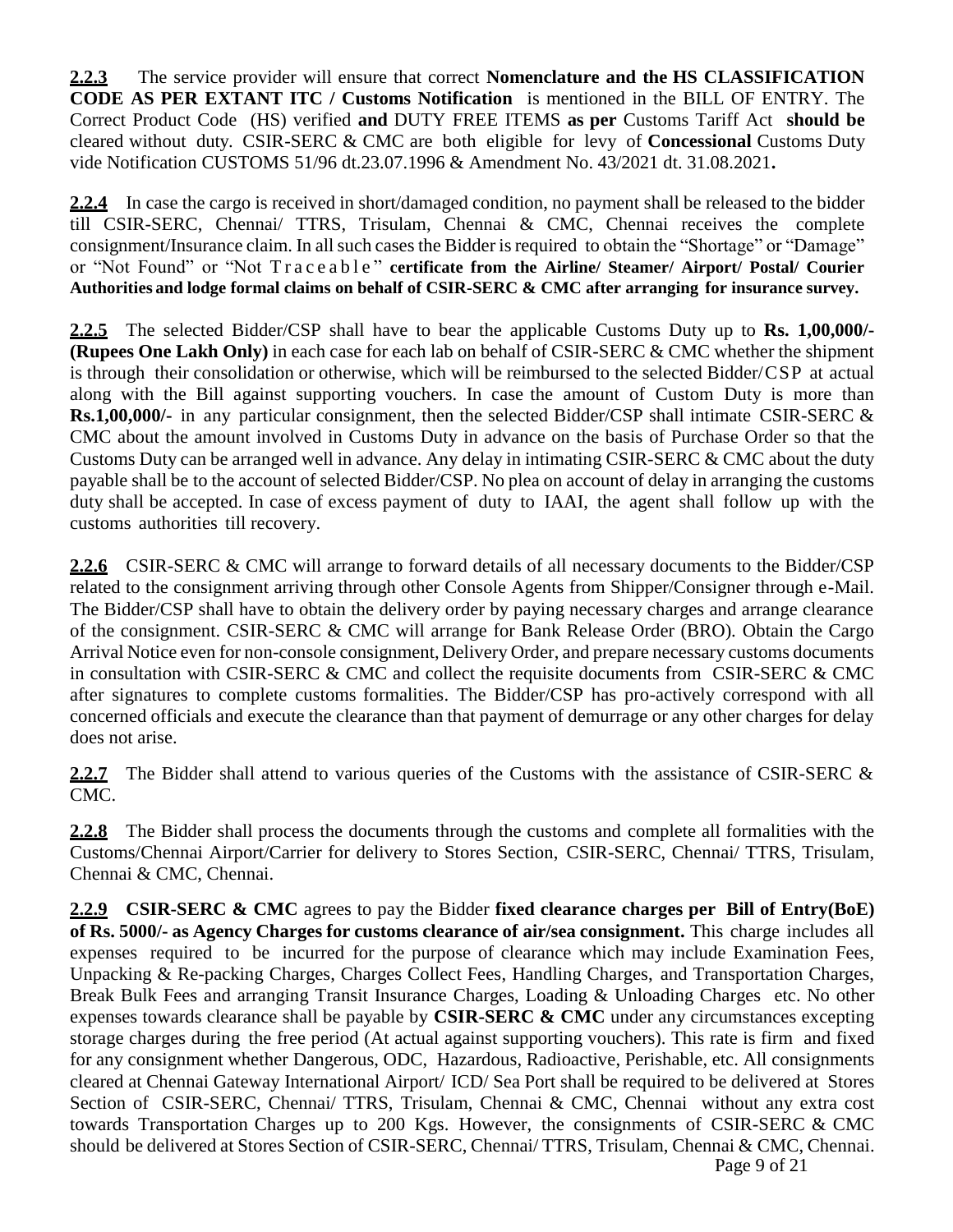However, Transportation Charges from Airport for consignments weighing more than 200 Kgs. and from outstations (irrespective of weight) shall be payable extra at actual (against original supporting vouchers).

However, the amount claimed towards such charges should be reasonable. CSIR-SERC & CMC may restrict the amount to a reasonable amount in case the claim is found unreasonable. The applicability of the Transport Charges in India shall be assessed on the basis of gross weight/ Volumetric weight whichever is lesser only. Payment will be made at actuals and original vouchers must be attached. GST will be payable extra as per GST Act. TDS towards GST & IT will be deducted as per extant rule.

The consignment after clearance from the Airport should be delivered at the Stores Section of CSIR-SERC, Chennai/ TTRS, Trisulam, Chennai & CMC, Chennai on the same day or next day. In case it is felt that the cargo may reach CSIR-SERC & CMC beyond office hours, the selected Bidder/CSP shall intimate in advance to keep the premises open. Alternatively, the selected Bidder/CSP shall keep the cargo in their custody which has to be insured against fire, theft and other risks so as to indemnify CSIR-SERC & CMC for any loss until delivery to CSIR-SERC & CMC.

**2.2.10** The selected Bidder/CSP should clear the consignment within the free allowance period to avoid the demurrage. In case shipments are not cleared within the free period due to fault of clearing agent, demurrage if any, shall be deducted from Agent's clearancebill.

**2.2.11** The Bidder/CSP shall arrange physical inspection of the consignments at the Airport and get them out passed from Customs for delivery.

**2.2.12** The Bidder/CSP shall arrange loading of the consignment and transport the same to CSIR-SERC, Chennai/ TTRS, Trisulam, Chennai & CMC, Chennai nominated delivery point. However, unloading arrangement up to 200 Kgs. shall be done by CSIR-SERC  $&$  CMC. For consignments weighing more than 200 Kgs. the Bidder/CSP shall also arrange unloading. The costs thereof would be reimbursed at actual, against supporting vouchers.

**2.2.13** All consignments collected by the Overseas Associates for consolidation during the period of Contract shall be collected by the Bidder/CSP's overseas associates and handed over to CSIR-SERC & CMC without any pre-condition. Bills of the Bidder/CSP will be released as per Contract.

**2.2.14** The overseas associates shall follow all the statutory provisions from time to time in their country of operation pertaining to export of the consignment to CSIR-SERC & CMC.

**2.2.15** CSIR-SERC & CMC, Chennai will make payment to the selected Bidder/CSP within 30 business days of receipt of invoice together with all documents/vouchers in terms of the agreement with the CSP. [NEFT/RTGS after deducting TDS]

**2.2.16** Hazardous/ Perishable/ Dangerous shipments will be paid as per IATA rates subject to prior declaration by shipper/ CSIR-SERC & CMC, Chennai's Supplier w.r.t Nature of Cargo (DGR/Hazardous etc).

#### **2.3 Exports**

- 2.3.1 Export for repairs, which will be re-imported during warranty and post-warranty period.
- **2.3.2** Export of equipment for replacement or calibration or sale or analysis or re-import.
- 2.3.3 All procedural formalities for these Exports with Customs will be required to be done by the Bidder.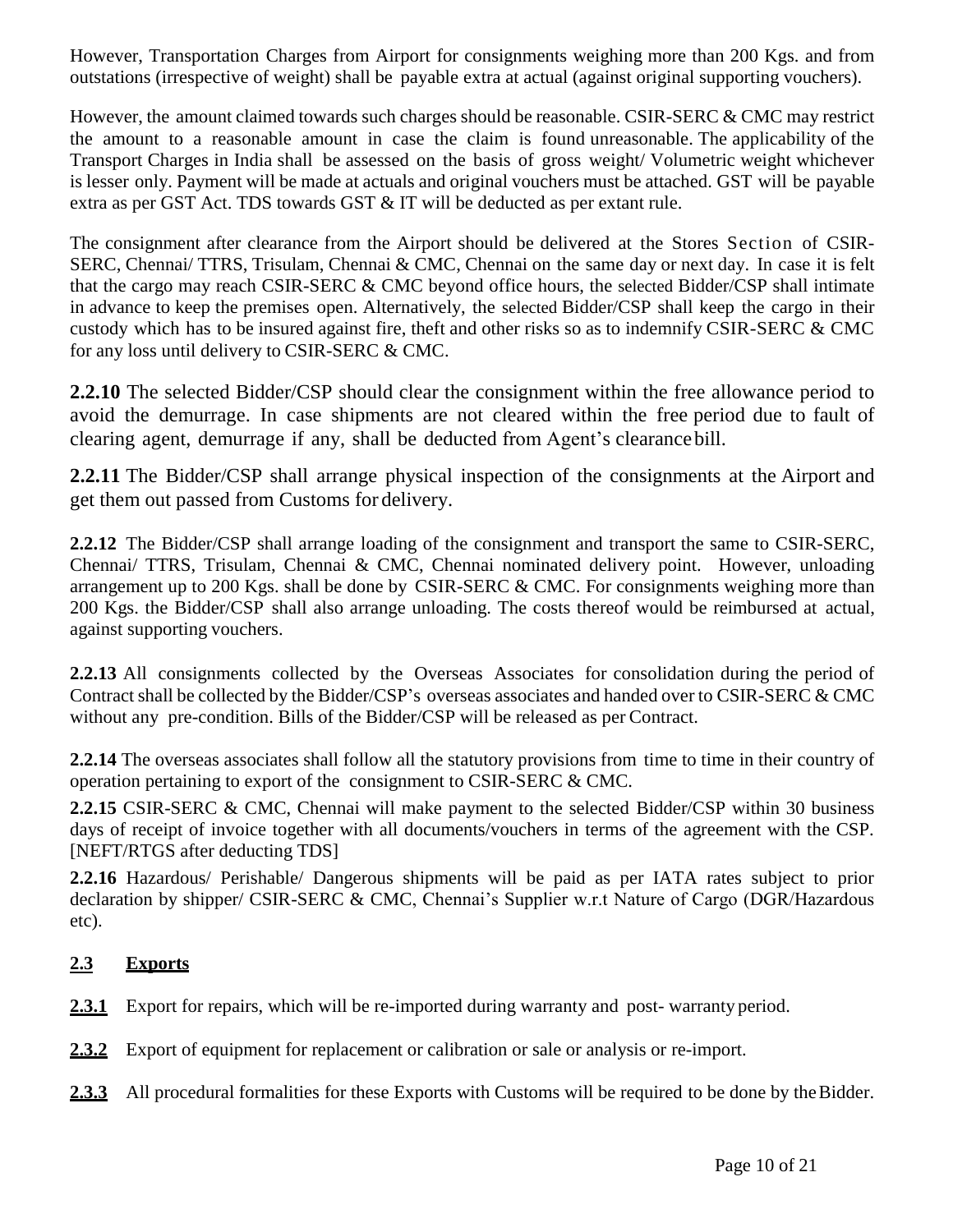**2.3.4** The Bidder/CSP should advise and collect the requisite documents from CSIR-SERC & CMC for export and arrange for transportation of the packed consignment from CSIR-SERC & CMC for onward dispatch to the consignee on freight-to-pay / pre-paid basis as the case may be and obtain endorsement on the export Bill of Entry, to facilitate its re-import without levy of any Custom Duty.

#### **2.4 TransitInsurance**

- 2.4.1 Arranging transit insurance on 110% of CIF/CIP value from any nationalized insurance company covering all transit risks including wars, strikes, riots, civil commotion which should be valid till 30 days after receipt of consignment at CSIR-SERC, Chennai/ TTRS, Trisulam, Chennai & CMC, Chennai. The insurance premium must be expressed as a percent of 110% of CIF/CIP value. The insurance should be done as per Institute Cargo Clause Air and Institute Cargo Clause A.
- **2.4.2** The expenditure incurred towards transit insurance shall be reimbursed at actual against supporting original vouchers and individual insurance policy/ certificates.
- **2.4.3** Transit insurance shall also be required to be arranged in case of exports, if required.
- **2.4.4** Any kind of loss or damage to the consignment will be the Bidder/CSP's responsibility for filing insurance claim for recoupment. However, necessary documents on this account to be prepared by the Bidder/CSP will be signed by CSIR-SERC & CMC in the capacity of consignee/importer. The insurance claims, if any must be followed up with the concerned insurance company till final settlement.
- **2.4.5** The payment of Airfreight, Customs Duty, Insurance Premium, Clearance Charges, and Pick-up Charges, if any, etc. will not be made if the consignment is in damaged condition both externally or internally. However, the payment will be released only after the amount is recouped from the insurance company. CSIR-SERC & CMC will not bear/pay any demurrage charge on account of any delay in clearance attributable to clearing agent or their freight forwarder.

In case, a perishable consignment is spoiled / damaged due to insufficient dry Ice during clearance, Bidder shall be held accountable for the loss. The cost of dry ice, if required for repacking shall be reimbursed at actuals against supportingvouchers.

**2.4.6** For consignment of high value/ sophisticated equipment, CSIR-SERC & CMC prefer to have storage insurance coverage till its installation at the designated place. For this purpose, the Bidder/CSP will have to arrange insurance accordingly, which would be informed specifically.

#### **3.0 Price Schedule:**

The Bidder/CSP shall fill in the Price Schedule Form as per **Annexure-A** that must be duly signed and stamped and, enclosed with the Price Bid. The rates must be quoted as per this format only, otherwise the Bid will be rejected. The discount should be quoted in both figures and words. In case of discrepancy between the two, the discount in words would prevail over the figures.

#### **4.0 Bid EvaluationCriteria:**

**4.1** The Price Bids/ BoQ of the technically qualified bidders, meeting the Eligibility Criteria ( S.No.1.1 to 1.14), tender requirements under Consolidation (S.No.2.1) and Clearance (S.No.2.2) as stipulated above will be opened, under intimation to the qualified Bidders/CSP. In the event of receipt of Price Bid/ BoQ from the Bidders, with same discount (%) on the latest IATA Tact Rate Sheet, based on the other favorable parameters, lowest evaluated bidder will be selected.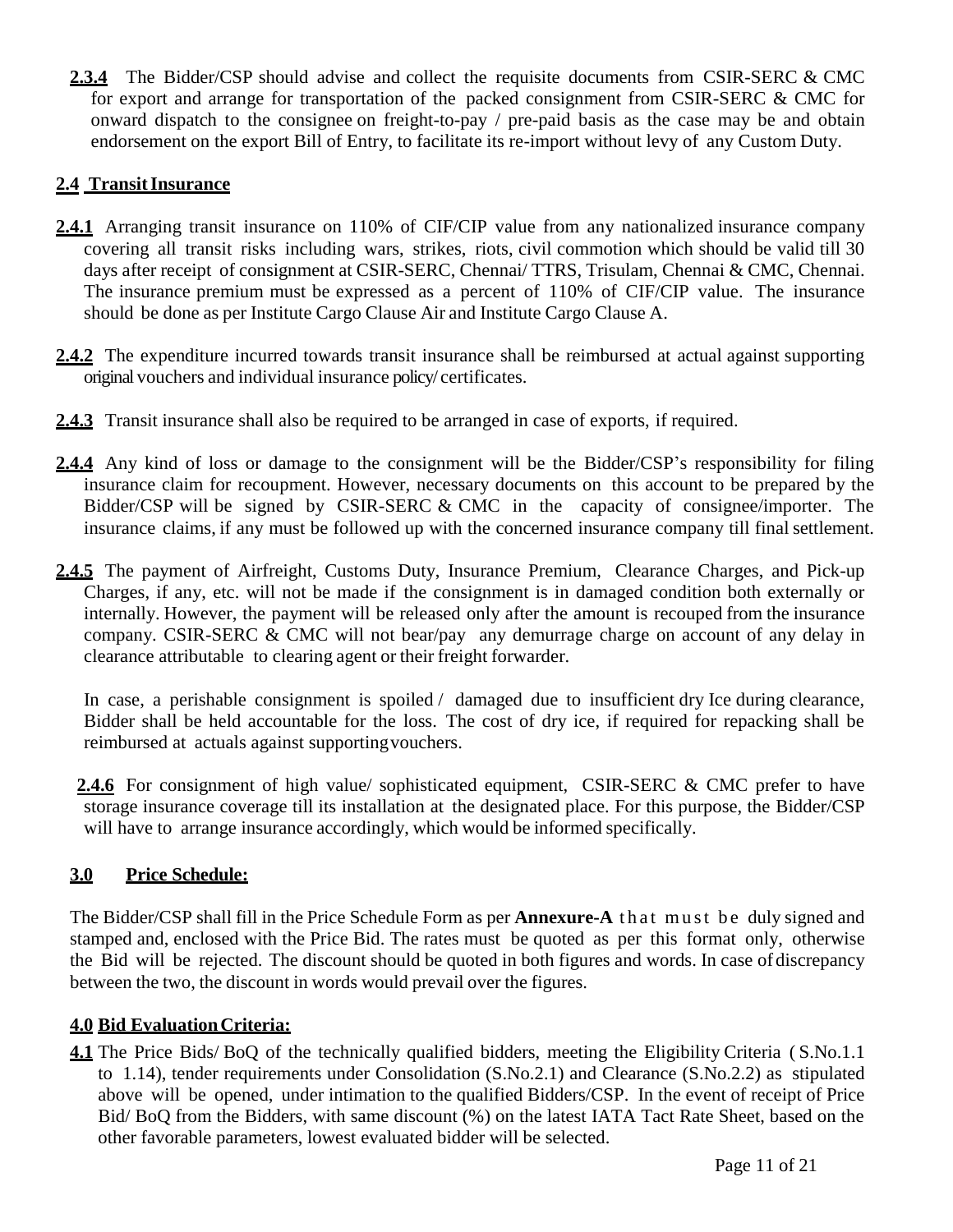**4.2** The contract will be awarded to the Lowest Evaluated Responsive Bidder who shall offer the **maximum discount on the latest IATA Tact Rate Sheet as per Annexure-A.**

#### **5.0 GeneralInstructions, Terms & Conditions**

- **5.1** All forwarders are to charge the freight charges on the basis of IATA rates which are fixed by IATA. The latest version of IATA rates from respective country of import should be considered as the reference, while offering discount on forwarding/consolidation rates. (A copy of the latest version of IATA rates adopted for the purpose of offering discount should be enclosed with the priced bid.) Under no circumstances should these rates be more than those specified in latest IATA Tact Book. The Bidder should furnish an undertaking to this effect on their letterhead.
- **5.2** The Bidder/CSP should provide details of their associates abroad in the Gateway International Airports and any change in the dealing parties should be communicated immediately to CSIR-SERC & CMC with full details and particulars.
- **5.3** The Bidder, in the Price Schedule Form (Annexure-A)/BoQ should offer a **fixed single standard/flat discount on IATA rates, which should be "In Percentage" only**, applicable for all countries on and all weight slabs. The offers of the Bidders will be evaluated on the basis of the percentage of discount and not on individual rates for weight slabs from different countries. **Offers/bids with discounts subject to any conditions imposed by the bidder or in any other format will be rejected outrightly***.* (A copy of the latest version of IATA rates adopted for the purpose of offering discount should be enclosed with the priced bid.) The rates must be quoted according to the format only, otherwise, the Bid will berejected.

**5.4** All other statutory charges on Air Freight/ Sea Freight will be reimbursed at actual against supporting original vouchers. Statutory Charges are charges levied by Airline/Airport Authority or Government in their Sovereign Capacity, which includes:

- (01) IAAI charges **\***; (02) Fuel Surcharge;
	-

(03) Security Surcharge; (04) Port charges; and (05) The foreign inland handling/forwarding charges, pick-up charges, etc. if applicable as per **Annexure-D** appended to the Bidding Document.

These charges should be supported by the circulars issued by the concerned authorities. The prevailing rate sheet for these charges (Sl. No. 01 to 04) should be included in the Priced Bid/ BoQ.

**\* Note:** The IAAI Charges shall be restricted to the Storage Charges applicable during the free period only.

In the event of revision in IATA rates or any of the above charges, the percentage of revision shall be proportionate to such change. The Bidder/CSP must advise CSIR-SERC & CMC of a manner in which such revision has been arrived at. Necessary documentary proof for such revision must be submitted.

- **5.5** The Bidders must have their own arrangements of warehousing,Insurance, pick-up and delivery within the country and also in the exporting country. Details of these facilities in India should be given for proper evaluation.
- **5.6** The admissible expenses towards air/sea freight, pick-up charges, etc. would be paid in Indian Rupees as per the exchange rate adopted for the assessment of Custom Duty on the date of filing of the BoE.
- **5.7** The terms & conditions governing the freight for items not coming under console are to be indicated separately in the Technical Bid and the rates applicable should be indicated separately in the Price Schedule Form.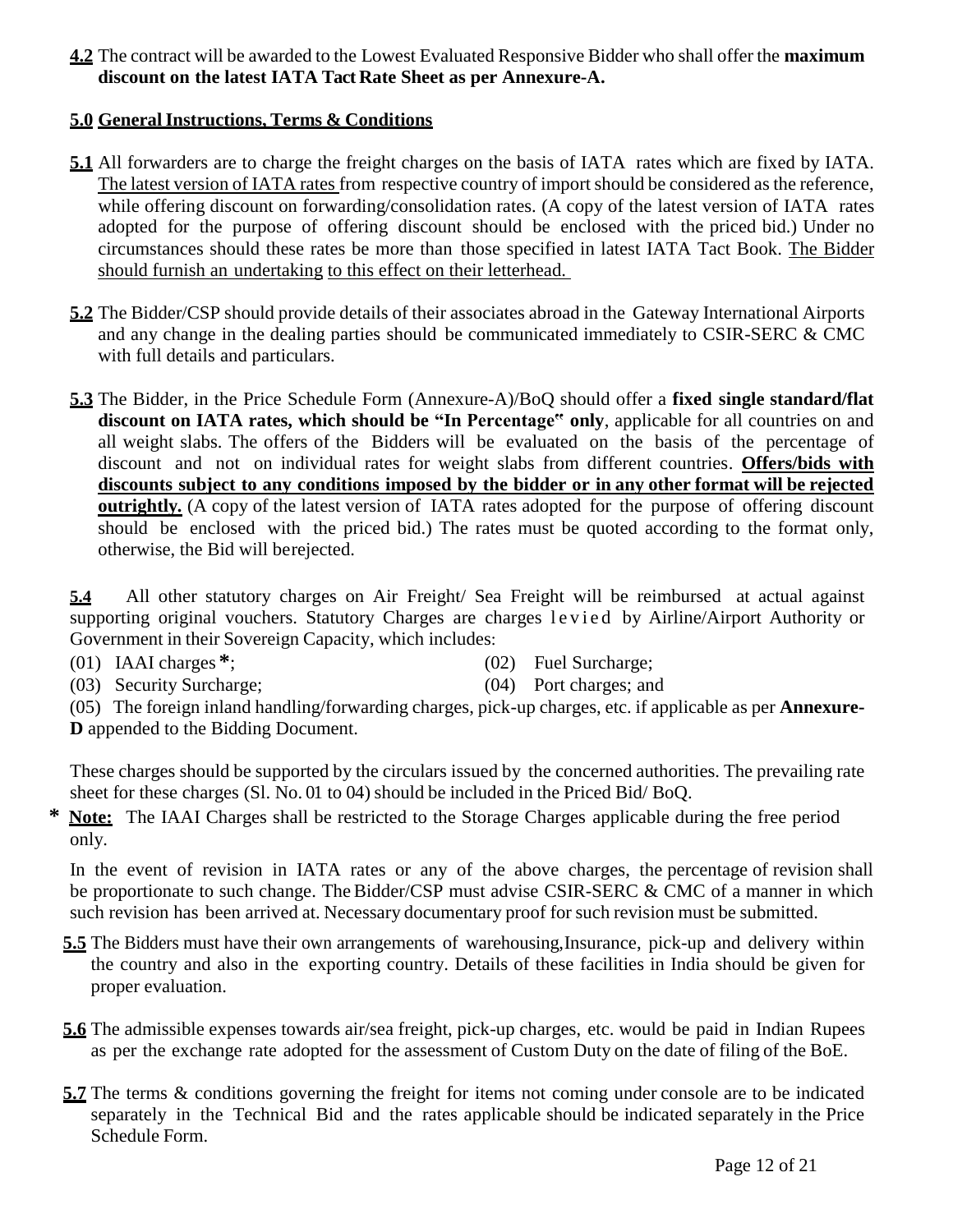- **5.8** The successful Bidder will have to submit 2 Performance Bank Guarantee (PBG) for Rs.5,00,000.00 (Rupees Five lakhs only) each CSIR-SERC  $& CMC$  separately from anationalized bank as security, which should be valid at least for 38 months (Three years of contract  $+$  two months) from the date of contract. The same Bank Guarantee will be returned after completion of 38 months subject to fulfillment of all Contractual Obligations & No dues to CSIR-SERC & CMC from the Service Provider. No interest would be paid on Bank Guarantee. Director, CSIR-SERC & Co-ordinating Director, CMC will have the discretion to invoke the provisions of the Performance Bank Guarantee for any breach of contract. The PBG has to be submitted before signing of the contract.
- 5.9 Only D.O. Charges (when not on console), fixed Bill of Entry charges and statutory levies will be paid by CSIR-SERC & CMC for CIF / CIP Shipments. Transportation charges from Chennai Airport to Stores Section of **CSIR-SERC & CMC**/ TTRS Stores, Trisulam, if applicable will be paid at actual against supporting vortus Service Tax/GST is payable extra. Delivery Order (D.O) charges on consignments coming under own console shall not bepaid.
- **5.10** Bank Release Order (for consignments against irrevocable letter of credit) will be delivered only after its receipt from the bank. Customs clearance should be initiated without waiting for bank release order. The invoice towards Consolidation & Clearance Charges along with the Bill of Entry (BoE) in respect of all shipments must be sent to CSIR-SERC & CMC within 7 working days of Customs clearance.
- **5.11** In the case of any dispute, the consignment shall not be withheld and must be cleared by the agent and handed over to CSIR-SERC, Chennai/ TTRS, Trisulam, Chennai & CMC, Chennai pending the settlement thereof immediately.

**5.12** As the successful bidder shall handle sophisticated and valuable consignment, hence the successful bidder shall have to furnish 2 **Fidelity Guarantee Bonds** valid for 38 months from the date of Contract for an amount of Rs.25.00 Lakhs (Rupees Twenty five Lakhs only) each in favour of Director, CSIR-SERC & Co-ordinating Director, CMC to safeguard the interest of CSIR-SERC & CMC in the event of any loss to CSIR-SERC & CMC due to any act of omission and commission by the successful bidder before signing the contract.

**5.13** The successful Bidder will have to give an undertaking that no consignment of CSIR-SERC & CMC will be detained / withheld by them before or after the custom clearance under any circumstances.

**5.14** The Bidder must collect all documents required for clearance from CSIR-SERC & CMC. The Bidder/CSP shall be held responsible for any delay in customs clearance and not completed within the free period. The demurrage charges due to Bidder's negligence will not be payable. Similarly, the Bidder shall have to make good to CSIR-SERC  $&$  CMC towards any loss incurred due to negligence or failure on their part to take prompt action in finalization of BoE and clearance of consignment.

The Bidder may be required to carry out or arrange to carry out the inspection of the ordered material as per PO, at the country/port of shipment or supplier's premises on behalf of CSIR-SERC & CMC, if required in certain cases. Safe Custody of the Consignment cleared is the responsibility of the Bidder until it is delivered to CSIR-SERC, Chennai/ TTRS, Trisulam, Chennai & CMC, Chennai.

**5.15** The successful bidder shall have to bear the applicable customs duty up to Rs.1,00,000.00 (Rupees One Lakh Only) per consignment on behalf of CSIR-SERC & CMC and within 30 days of claim, the same will be reimbursed to the successful bidder. In case the amount of Customs Duty is more than Rupees One lakh for any consignment, then the successful Bidder shall intimate CSIR-SERC & CMC about the amount of custom duty involved in advance so that the customs duty can be arranged well in advance; prior to landing against Intimation and advance Bill of Entry copy from the Bidder/CSP. Any delay in intimating CSIR-SERC & CMC about the duty payable shall be to the account of successful bidder. No plea on account of delay in arranging the customs duty shall be accepted.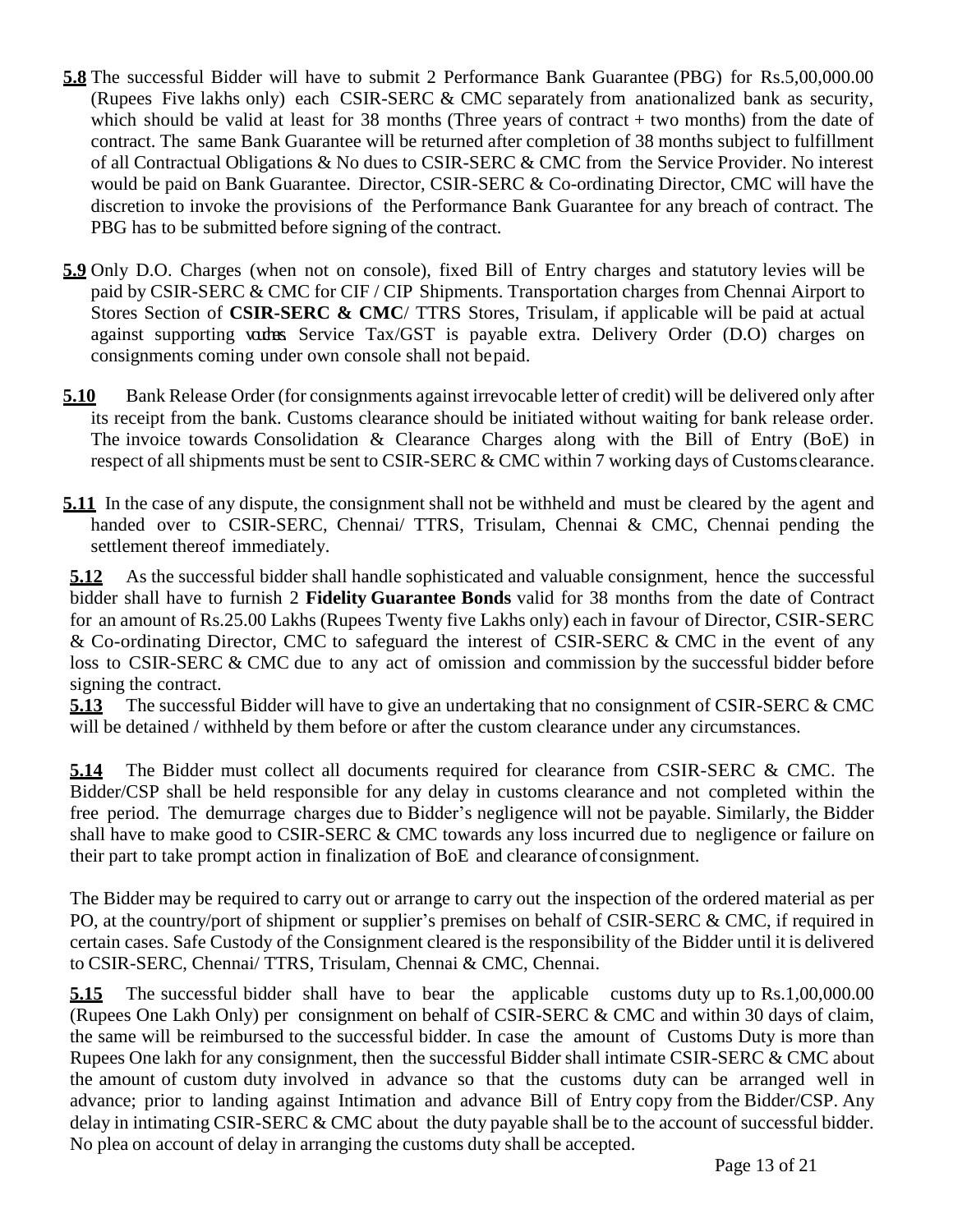**5.16 Penalty Clause:** CSIR-SERC & CMC reserves the right to deduct penalty @ 0.5% per week of Exworks/ FCA / FOB price (INCOTERMS 2020 or latest), for delay in consolidation and Airfreight / Sea shipment of CSIR-SERC  $\&$  CMC shipments and delivery to CSIR-SERC  $\&$  CMC. (Maximum penalty shall be 10%). The period for this will be calculated after 30 days, from the date of intimation by supplier about the readiness of the consignment for shipment.

**5.17** The Bidder will pay all the charges of customs clearance, pick-up charges, if any, Air Freight/Seafreight charges, insurance premium, clearing charges and transportation charges, wherever applicable, including Customs Duty up to Rs.1,00,000/- (Rupees One Lakh only) per consignment (shipment). The same will be reimbursed after receipt of the consignment by CSIR-SERC & CMC on submission of prereceipted bill in duplicate addressed to The Director, CSIR-SERC & CMC along with the relevant document as a proof for which payment is charged e.g., MAWB, HAWB, Bill of Entry, CD Challan, Freight bills, etc.

**5.18** Quotation will be addressed to Director, CSIR-SERC & Co-ordinating Director, CMC (Kind Attn: Stores & Purchase Officer, Taramani, Chennai-600113).

The Technical and the Priced Bids should be in two separate Covers/ Envelopes and submitted. **5.19** The received online bids through CPPP will be opened on the scheduled date and time in CPPP only.

**5.20** No Bidder is permitted to withdraw or modify the bid submitted after opening.

**5.21** Incomplete Bid and conditional Bid will be rejected.

#### **5.22 The Bid/s should be submitted through CPP Portal only, received by Fax/E-Mail, Post, Courier and in open condition will not be considered/ accepted for evaluation.**

#### **5.23 The bids should be valid for a minimum period of 90 days from the date of Bid opening.**

**5.24** The Director, CSIR-SERC & Co-ordinating Director, CMC reserves the right to accept or reject any or all the Bids received without assigning any reason.

**5.25** The Director, CSIR-SERC & Co-ordinating Director, CMC reserves the right to terminate the Contract with one month prior notice at any time on finding the service unsatisfactory or for any **breach of contract.**

**5.26** The Contract shall be interpreted as per Indian Laws and the place of jurisdiction shall be Chennai.

**5.27** Negotiation with bidders after the opening of the quotations is severely discouraged. Therefore, the bidders are advised in their own interest to quote their best competitive/discounted offer in the first instance or maximum discount may be indicated in the quote/offer. However, CSIR-SERC & CMC reserves the right for a Techno-Commercial Discussion.

#### **5.28 Settlement of Disputes**

CSIR – SERC & CMC, Chennai and the Bidder/CSP shall make every effort to resolve amicably by direct informal negotiation any disagreement or dispute arising between them under or in connection with the Contract.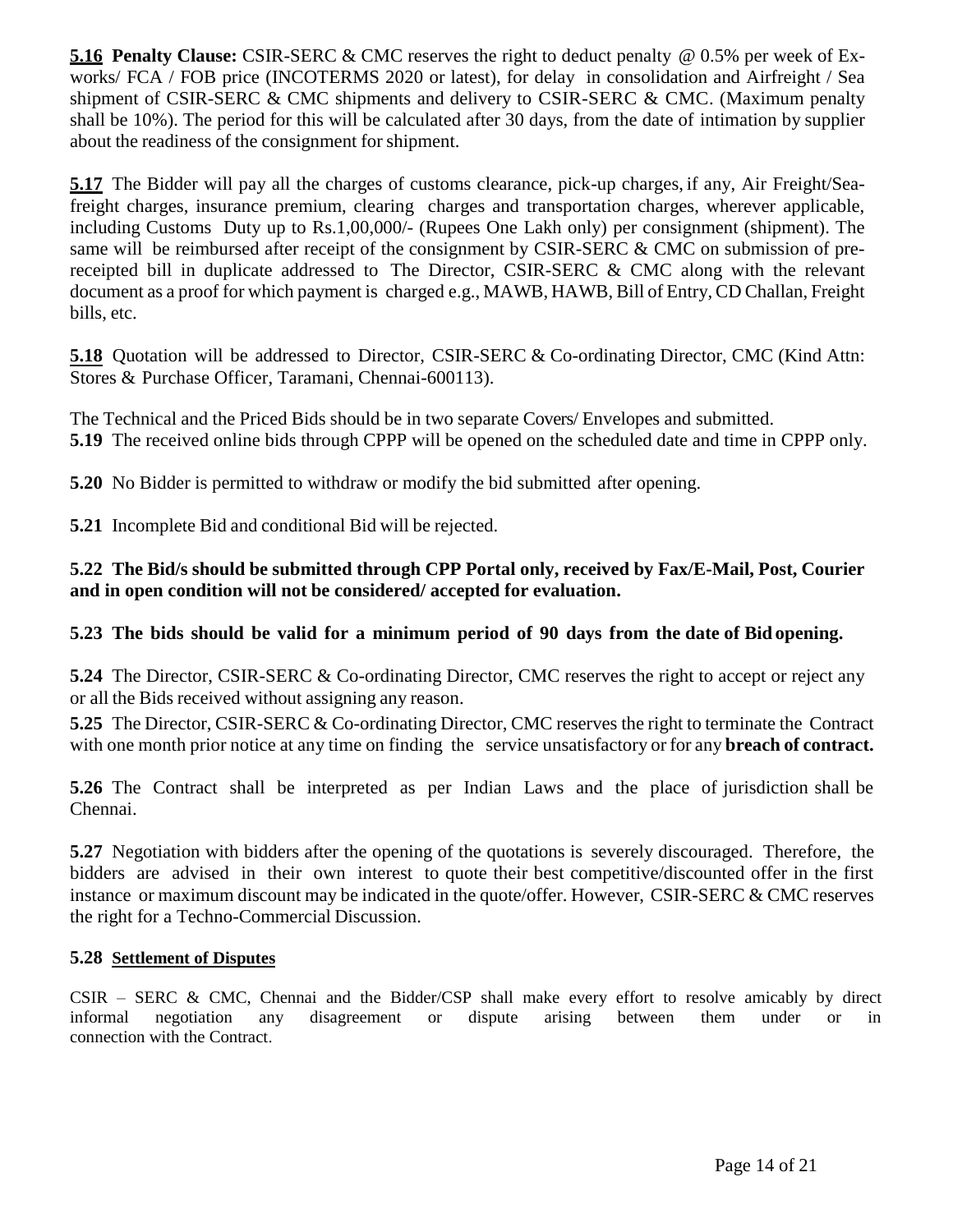- If, after twenty-one  $)21$  (days, the parties have failed to resolve their dispute or difference by such mutual consultation, then either the CSIR – SERC & CMC, Chennai or the Bidder/CSP may give notice to the other party of its intention to commence arbitration, as hereinafter provided, as to the matter in dispute, and no arbitration in respect of this matter may be commenced unless such notice is given .Any dispute or difference in respect of which a notice of intention to commence arbitration has been given in accordance with this Clause shall be finally settled by arbitration .Arbitration may be commenced prior to or after delivery of the Goods under the Contract .
- The dispute settlement mechanism/arbitration proceedings shall be concluded as under:

If any dispute or difference arises between the parties hereto as to the construction, interpretation, effect and implication of any provision of this agreement including the rights or liabilities or any claim or demand of any party against other or in regard to any other matter under these presents but excluding any matters, decisions or determination of which is expressly provided for in this Agreement, such disputes or differences shall be referred to an Arbitral Bench consisting of three Arbitrators, one each to be appointed by each party and the two Arbitrators shall appoint a third Arbitrator who shall be the presiding Arbitrator. A reference to the Arbitration under this Clause shall be deemed to be submission within the meaning of the Arbitration and Conciliation Act, 1996 and the rules framed thereunder for the time being in force. Each party shall bear and pay its own cost of the arbitration proceedings unless the Arbitrators otherwise decides in the Award Note: In view of Section 12 .(5) of the Act introduced by the Arbitration & Conciliation (Amendment) Act, 2015, any difference/dispute arising out of the aggreement/contract shall be referred to Delhi International Arbitration Centre(DIAC) .Delhi High Court, New Delhi ,

- The venue of the arbitration shall be the place from where the contract is issued.
- Notwithstanding, any reference to arbitration herein,
	- (a) Both the parties shall continue to perform their respective obligations under the Contract unless they otherwise agree; and
	- (b) CSIR SERC & CMC, Chennai shall pay the Bidder/CSP any monies due the Bidder/CSP.

**5.29** All INCOTERMS used in the Bidding Document will have the meaning as described in INCOTERMS-2020 issued by ICC.

**5.30** During performing the obligations under the contract, the bidder shall not involve or associate with any fraudulent, corruptive, unethical or coercive practices.

#### **6.0 Documents**

#### **The Technical Bid should contain the following documents (6.1 to 6.12)**

**6.1** Forwarding Letter on the Bidder/CSP's Letter Head duly signed by the authorized person and stamped addressed to the Stores & Purchase Officer, CSIR-SERC & CMC indicating the local office and name of authorized person and his contact number at Chennai along with similar details in respect of their offices located at Chennai, Hyderabad, Mumbai, Kolkata, Bengaluru and New Delhi. It should also indicate the validity of Bids and the GSTIN and PAN numbers.

**6.2** Copy of Customs Authorized Clearing Licence (**CHA)** in their own name registered with Customs at Chennai, Bengaluru, Hyderabad, Mumbai, Kolkata and New Delhi valid as on date of opening of Technical Bids.

**6.3** Copy of **IATA Registered Membership** and **Multi- Mode Transport Operator** Registration Certificate issued by Ministry of Shipping, Road Transport & Highways**.**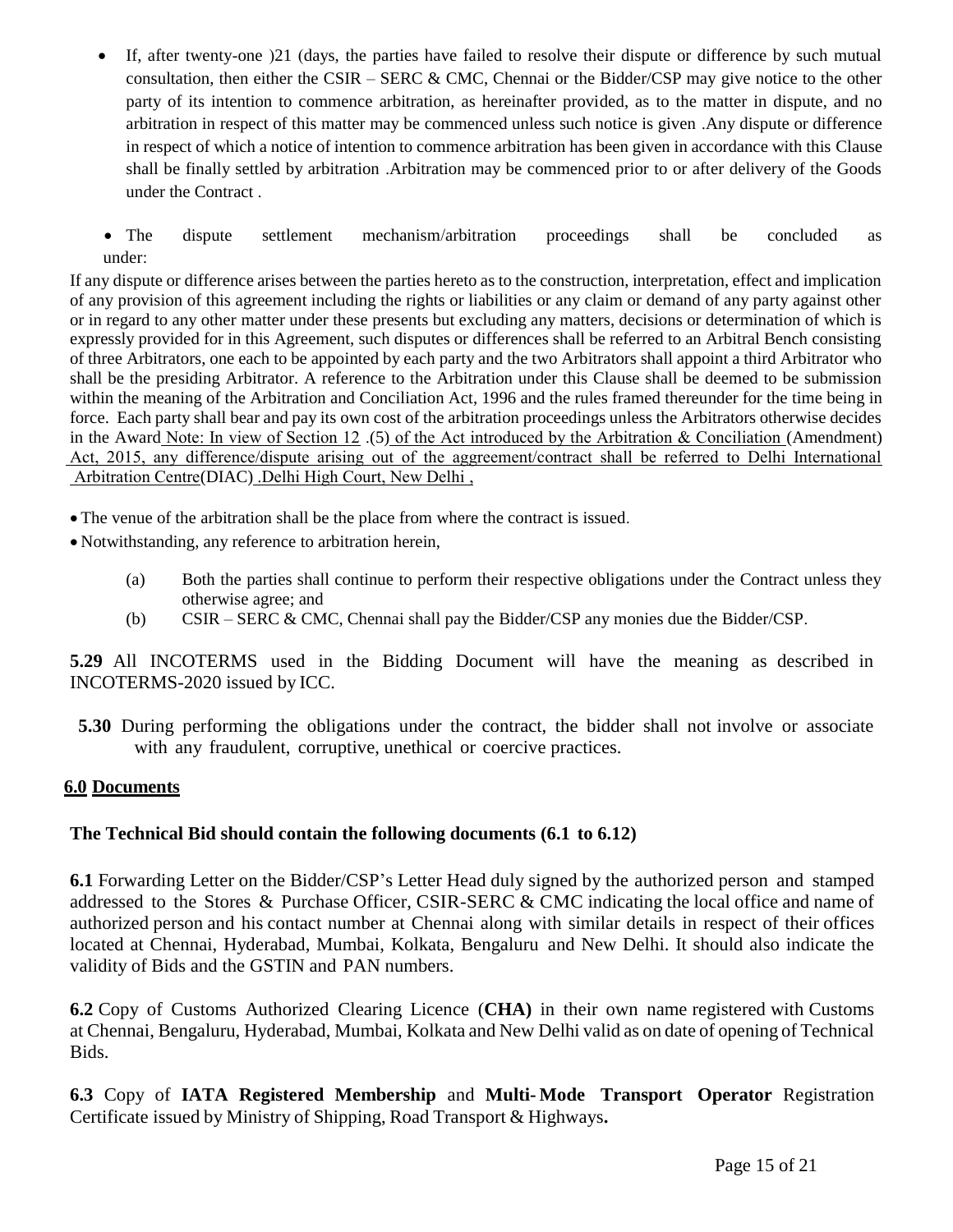**6.4** Copy of ISO 9001:2015 or latest Quality Management System Certification.

**6.5** Copy of GST Registration Certificate.

**6.6** The list of the Customers (at least 2) with their full address, e-mail and telephone numbers where similar nature of services were rendered during the last three years i.e., during 2018-19, 2019-20 and 2020-21 to any Government Department / CSIR Labs./ Public Funded Autonomous Bodies with Certificate of Successful Performance from them.

**6.7** EMD (BID SECURITY) @ Rs. 1,00,000/- or BSD (Bid Securing Declaration) as indicated above.

**6.8** The compliance statement / undertaking on the Letter Head of the Bidder confirming acceptance of the terms & conditions as per this ITB **(Annexure-B**).

**6.9** Copy of Consolidation Licence/Certificate in their name.

**6.10** The name, address, contact number, e-mail Id, fax & telephone number of all the associates at the different Gateway International Airports located in differentcountries.

**6.11** The terms & conditions governing the freight of Perishable, ODC, Dangerous, Hazardous and Radioactive consignments not getting covered under the purview of consolidation and for export consignments.

#### **B The Price Bid (Financial bid) / BoQ should be containing the following documents:**

**6.12**The Price Schedule Form/ BoQ (Annexure-A & Pick Up Charges For All Ex-Works Consignment-Annexure-D) duly filled up for consignments coming under consolidation along with copy of the latest version of IATA rates adopted for the purpose of offering discount.

**6.13** The cost of airfreight for consignments not coming under consolidation and for exports.

6.14 The tender's terms & conditions, rules & procedures of CSIR applicable from time to time and tender terms & conditions as in the website of CSIR–SERC & CMC are also part of this tender wherever applicable.

> **A. SHENBAGANATHAN Stores &Purchase Officer CSIR-SERC & CMC**

#### **Encl:**

- 1. Price Schedule Form (Annexure-A)
- 2. Bidders undertaking (Annexure-B)
- 3. Bid Security Form (Format of EMD) (Annexure-C)
- 4. Performance Security Format (Annexure-F)
- 5. Bid Security Declaration (Annexure-G)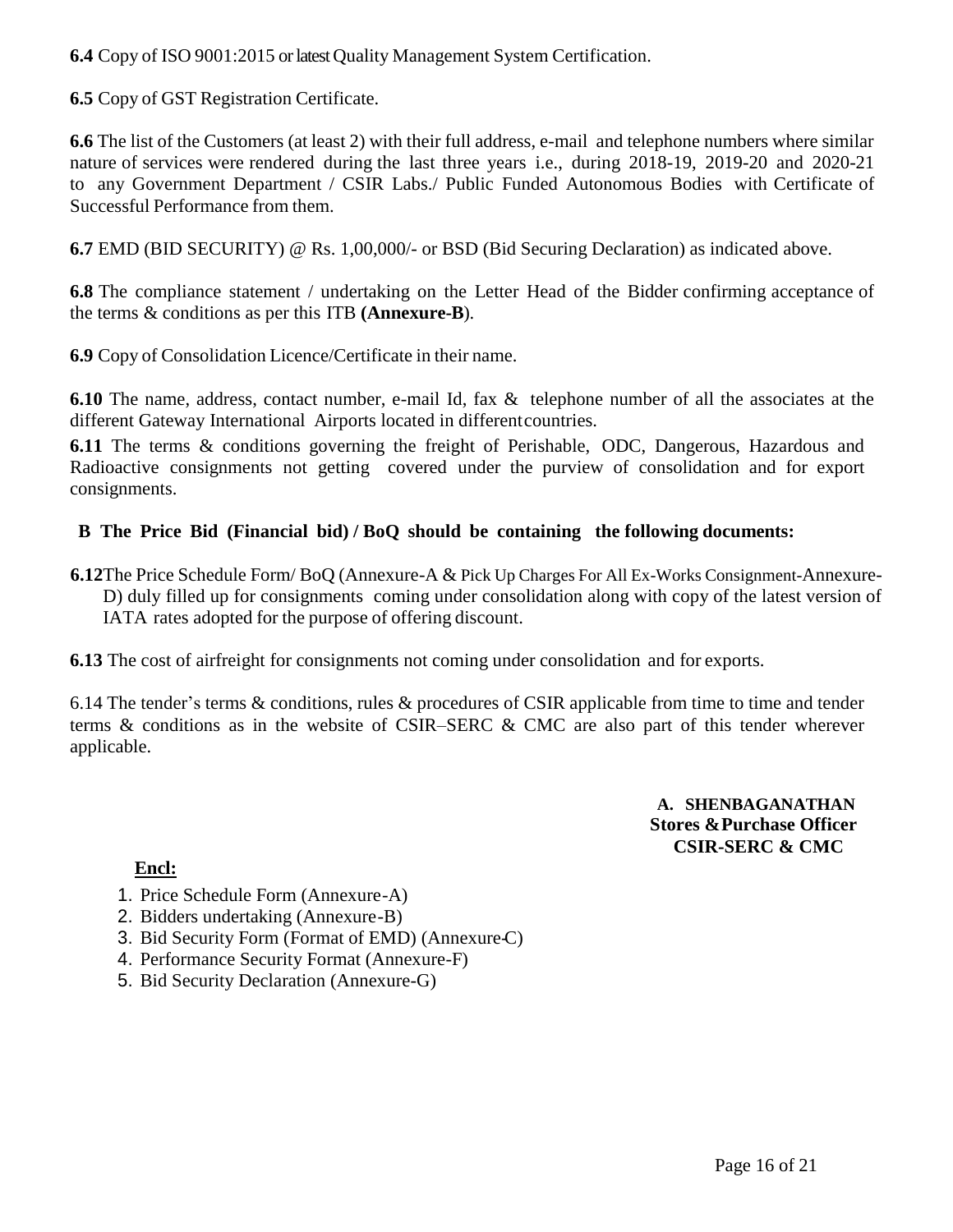#### **Annexure-A**

#### **Price Schedule Form**

**Scope of Work:** Pick-up, freight forwarding, transit insurance, clearance and delivery at Stores Section, CSIR-SERC, Chennai/ TTRS, Trisulam, Chennai & CMC, Chennai.

|     | % Discount Offered | <b>Actual</b> | <b>Insurance Charges</b> |
|-----|--------------------|---------------|--------------------------|
| Sl. | For Console        | Freight       | (To be expressed as % of |
| No. | Consignment        | $(100-A)$     | the 110% CIF Value)      |
|     | A                  | B             | $\mathbf C$              |
|     |                    |               |                          |
|     |                    |               |                          |
|     |                    |               |                          |
|     |                    |               |                          |
|     |                    |               |                          |
|     |                    |               |                          |
|     |                    |               |                          |
|     |                    |               |                          |
|     |                    |               |                          |
|     |                    |               |                          |

| <b>Place:</b> | Signature of the authorized person of the Bidder: |  |  |  |
|---------------|---------------------------------------------------|--|--|--|
|               |                                                   |  |  |  |
| Date:         |                                                   |  |  |  |
|               | <b>Rubber Stamp / Seal</b>                        |  |  |  |

**Note:**

- 1. The **discount should be firm and fixed and should be applicable uniformly for all slabs of weight and from different countries, as per IATA** and a **copy of the latest IATA Tact Rate Sheet** based on which the discount has been worked out must be enclosed along with the Price Bid failing which, the offer shall be summarily rejected.
- 2. The **cost of airfreight for consignments not coming under consolidation and for exports** shall be as per the tariff fixed by IATA for air consignments. The **rate for ocean consignments** shall be as per the charges of the liner.
- 3. The **prevailing rate sheet towards IAAI Charges, FSC, SSC and Port Charges** issued by different airlines / authorities should be also enclosed with the PriceBid/ BoQ.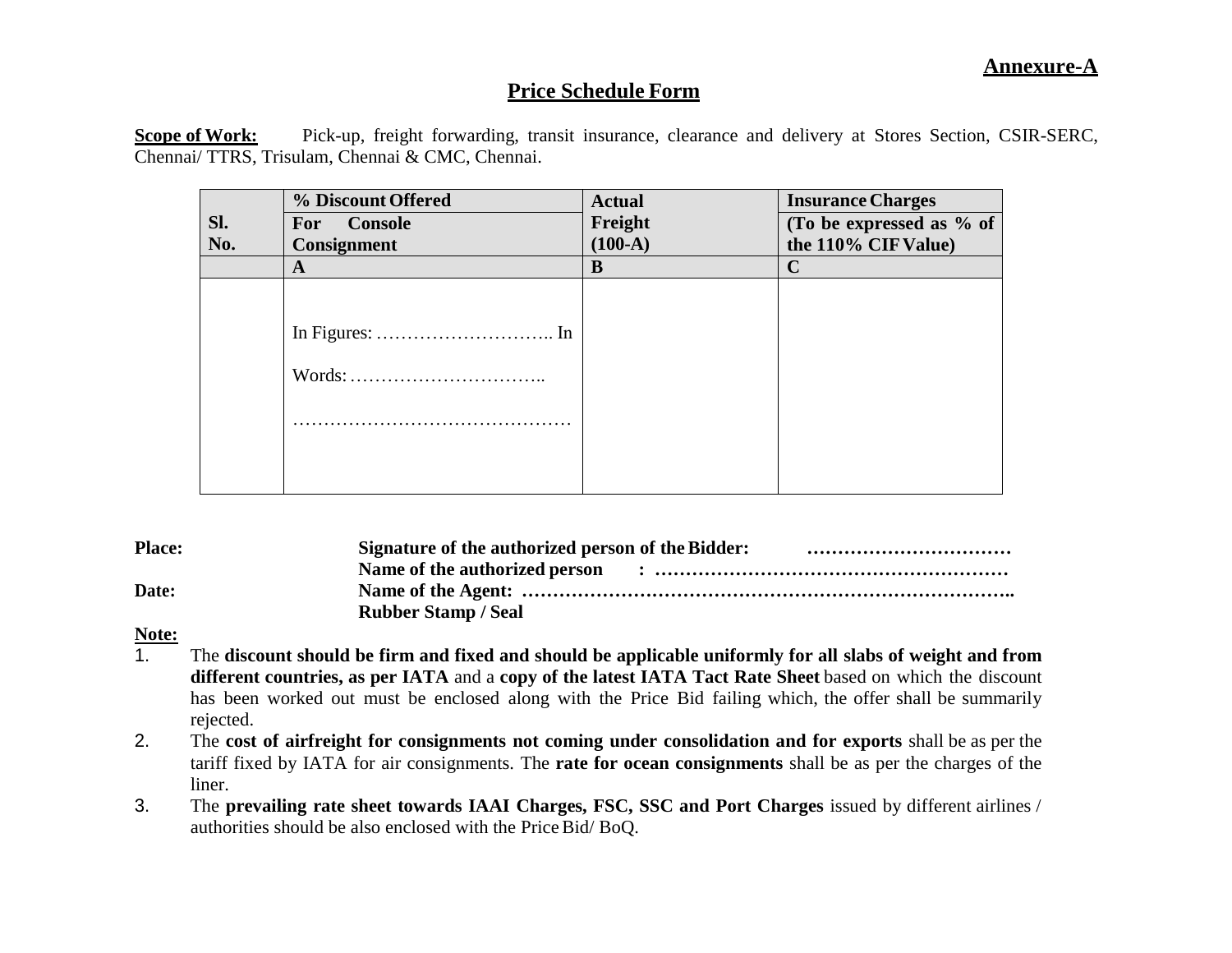#### **Undertaking by The Bidder (On the Letter Head of the Bidder)**

- 1. We agree that the consignments after clearance from airport by us will directly be delivered to the Stores Section of CSIR-SERC & TTRS, Trisulam and CMC immediately. In case of perishable item, it will be delivered within minimum time with necessary temperature control arrangements. The services will not be sub- contracted to any otheragency.
- 2. We agree to pay the Customs Duty for all consignments at the time of clearance from Airport / Seaport and its reimbursement up to a limit of Rs. 1,00,000/- (Rupees One Lakh only) against paid challan. We shall submit bill along with the paid challan for reimbursement of Customs Duty paid.
- 3. We undertake to ensure that correct Nomenclature and HS Classification Code as per extant ITC/Customs Notifications is mentioned in the Bill of Entry and the correct product Code (HS) is verified and duty free items as per Customs Tariff Act is cleared without Customs Duty.
- 4. We agree that we shall not claim any demurrage charge , if paid by us at the time of clearance, for the shipments arranged by us and further, no consignment of CSIR-SERC & TTRS, Trisulam and CMC will be detained or withheld by us before or after customs clearance under any circumstances.
- 5. We agree that the House Airway Bill Number (HAWB) and date and Master Airway Bill Number (MAWB) and date will be intimated to the importer (CSIR-SERC & CMC) sufficiently in advance prior to, arrival of the consignment.
- 6. We agree that we shall collect necessary documents required for clearing of consignments by deputing our representative to CSIR-SERC & CMC as and when required on a daily basis.
- 7. We agree that we shall submit the original House Airway Bill, Copy of Master Airway Bill, Customs Signed Invoice, Bill of Entry both importer copy and Exchange Control copy, along with our bills.
- 8. We shall prepare and submit consolidated bill towards Airfreight, clearance charges, customs duty and insurance charges strictly in accordance with the approved rates. Under no circumstances airfreight rates charged by us, shall exceed those specified in the latest issue of IATA Tact Rate Book less thediscount offered.
- 9. We agree to accept the Exchange Rate adopted for the assessment of Custom Duty on the date of filing Bill of Entry (Import) for the purpose of calculation of airfreight charges.

10. We undertake to arrange for transit insurance of the consignment and pay the insurance premium on 110% of CIF/CIP value from any nationalized insurance company covering all transit risks including wars, strikes, riots, civil commotion etc. which would be valid till 30 days after receipt of consignment at CSIR-SERC & CMC. The insurance would be done as per institution cargo clause Air & Institute Cargo Clause "A". Further, we undertake to arrange storage insurance of high value / sophisticated equipment till its installation at designated places as per the specific request ofCSIR-SERC & CMC.

11. In case the cargo received is damaged / short shipped/ landed, then we shall not claim any payment till CSIR-SERC & CMC receives the insurance claim. In such cases, shortage/damage/not found/not traceable notice would be lodged by us with the airport authorities and obtain necessary certificate from the Airline/ Port authorities for necessary claim with the concerned authorities under intimation to CSIR-SERC & CMC and also arrange for deputing the insurance surveyor.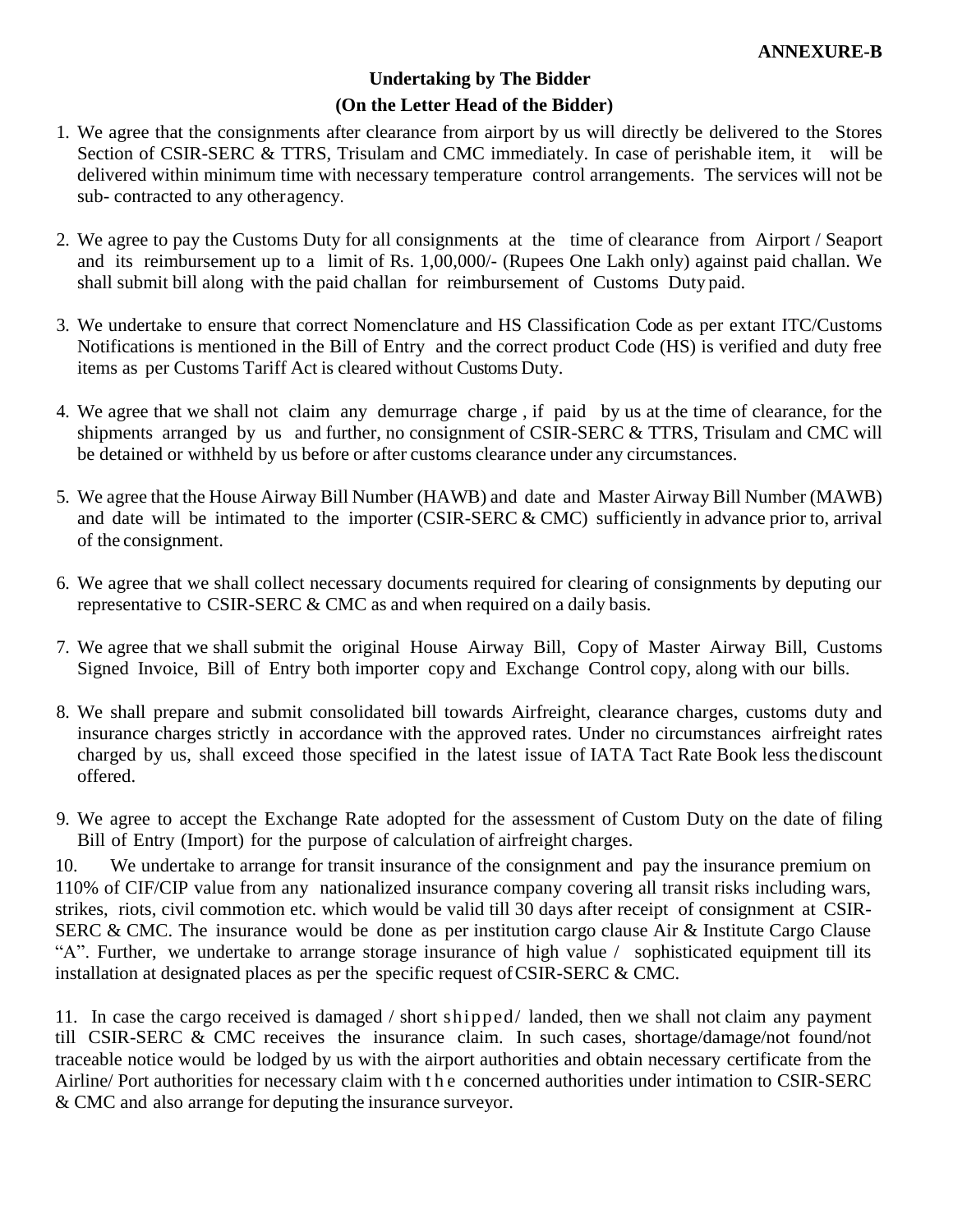During inland transportation, any loss/damage is our sole responsibility. In such cases, we shall provide "Loss/Damage Certificate" immediately and lodge claim with insurance company and pursue till settlement and further we shall be responsible and accountable for proper safety, care, handling and storage of goods while in our custody and during transit.

12. As we shall handle sophisticated and valuable consignment, we shall furnish Fidelity Bonds of **Rs. 50.00 Lakhs (i.e Rs.25.00 Lakhs in favour of Director, CSIR-SERC & Rs. 25.00 Lakhs in favour of Coordinating Director, CMC)** to safeguard the interest of CSIR-SERC & CMC in the event of any loss to CSIR-SERC & CMC due to any act of Omission and Commission by us. The fidelity bond would be valid for the contract duration. Director, CSIR-SERC & Co-ordinating Director, CMC will have the discretion to order for the forfeiture of deposit for any breach of contract.

13. We undertake to submit 2 Performance Bank Guarantee (PBG) for a value of **Rs. 5,00,000/- (Rupees Five Lakhs Only)** each on CSIR-SERC & CMC valid for 38 (Thirty Eight) months from the date of Contract, which can be invoked in line with clause 5.8 of the bidding documents.

14. We agree to accept the penalty clause as per clause 5.16 of the bidding documents.

15. We undertake to transport the consignments through an approved mode as per Carriers Act.

16. We undertake that we shall not involve or associate ourselves in any corruptive, fraudulent, coercive or unethical practices while performing our obligations under thiscontract.

17. We unconditionally accept all the terms and conditions of this **ITB.**

|  | Place : |  |
|--|---------|--|
|  | Date:   |  |

| <b>Rubber Stamp / Seal</b> |  |  |  |  |  |  |
|----------------------------|--|--|--|--|--|--|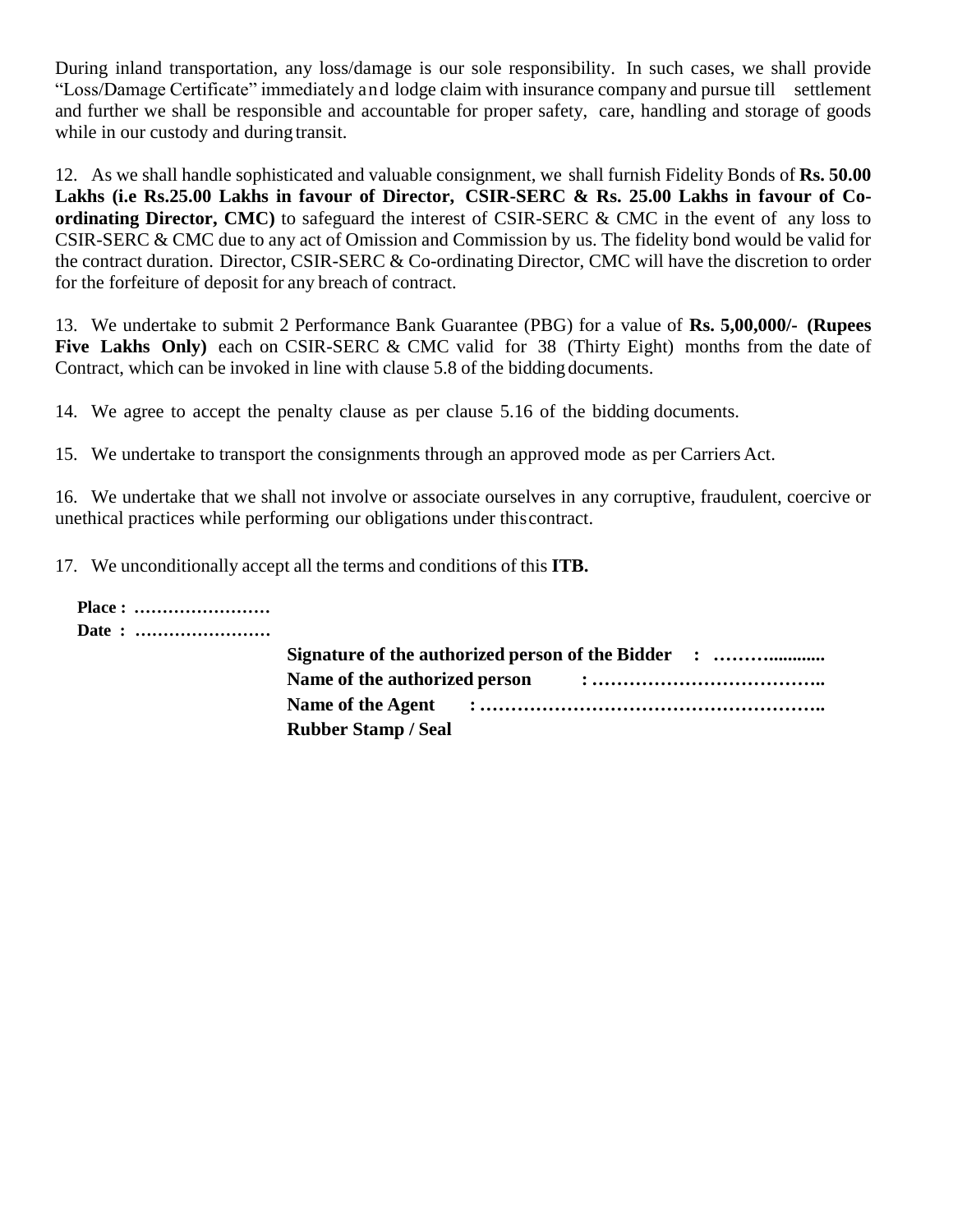#### **Annexure–C**

#### **BID SECURITY FORM**

(Refer para 5.1.2 (ix)(c)  $\&$  6.1.1 (01) of the CSIR Manual)

| Whereas                            |  |  |                                        |  |        |     | (hereinafter called the tenderer") has submitted their offer dated                                                  |                   |       |
|------------------------------------|--|--|----------------------------------------|--|--------|-----|---------------------------------------------------------------------------------------------------------------------|-------------------|-------|
|                                    |  |  |                                        |  |        |     | (hereinafter called the tender") against                                                                            |                   |       |
| the purchaser's tender enquiry No. |  |  |                                        |  |        |     |                                                                                                                     |                   |       |
|                                    |  |  | KNOW ALL MEN by these presents that WE |  |        |     |                                                                                                                     |                   | of    |
|                                    |  |  |                                        |  | having | our |                                                                                                                     | registered office | at    |
|                                    |  |  |                                        |  |        |     | are bound unto ________________________(hereinafter called the                                                      |                   |       |
| "Purchaser")                       |  |  |                                        |  |        |     |                                                                                                                     |                   |       |
|                                    |  |  |                                        |  |        |     |                                                                                                                     | for               | which |
|                                    |  |  |                                        |  |        |     | payment will and truly to be made to the said Purchaser, the Bank binds itself, its successors and assigns by these |                   |       |
|                                    |  |  |                                        |  |        |     | presents. Sealed with the Common Seal of the said Bank this ______________ day of _________________                 |                   |       |
| $20$ <sub>_____________</sub> .    |  |  |                                        |  |        |     |                                                                                                                     |                   |       |

#### THE CONDITIONS OF THIS OBLIGATION ARE:

(1) If the tenderer withdraws or amends or modifies or impairs or derogates from the Tender in any respect within the period of validity of this tender. Or

(2) If the tenderer having been notified of the acceptance of his tender by the Purchaser during the period of its validity:-

(a) If the tenderer fails to furnish the Performance Security for the due performance of the contract as per the Annexure-F.

(b) Fails or refuses to accept/execute the contract.

WE undertake to pay the Purchaser up to the above amount upon receipt of its first written demand, without the Purchaser having to substantiate its demand, provided that in its demand the Purchaser will note that the amount claimed by it is due to it owing to the occurrence of one or both the two conditions, specifying the occurred condition or conditions.

This guarantee will remain in force up to and including 45 days after the period of tender validity i.e., up to and any demand in respect thereof should reach the Bank not later than this date.

(Signature of the authorized officer of the Bank)

Name and designation of the officer

\_\_\_\_\_\_\_\_\_\_\_\_\_\_\_\_\_\_\_\_\_\_

Seal, Name & Address of the Issuing Branch of the Bank

**Note: Whenever the bidder chooses to submit the Bid Security in the form of Bank Guarantee, then he should advise the banker issuing the Bank Guarantee to immediately send by Registered Post (A.D.) an unstamped duplicate copy of the Guarantee directly to the Purchaser with a covering letter to compare with the original BG for the correctness, genuineness, etc.**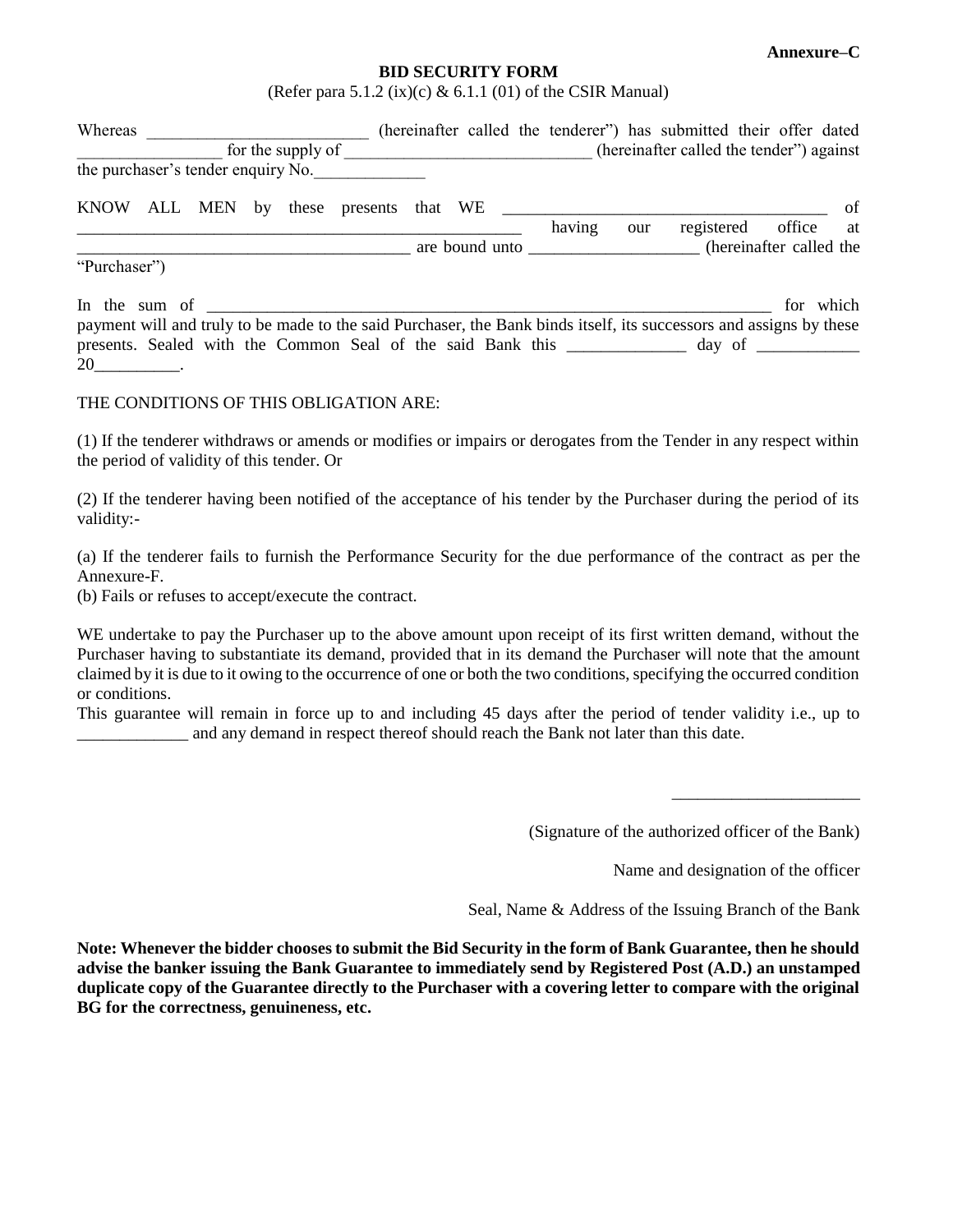

ISO 9001 Organisation

**सी.एस.आई.आर-संरचनात्मक अभियांभिकी अनुसंधान के न्द्र**

## **CSIR-STRUCTURAL ENGINEERING RESEARCH CENTRE**

(वैज्ञानिक तथा औद्योगिक अनुसंधान परिषद Council of Scientific and Industrial Research)

सी.एस.आई.आर परिसर CSIR CAMPUS, तरमणि TARAMANI, चेन्नै CHENNAI - 600 113. भारत INDIA

द्ग्भाष Tel: 044-22549108/09, 22541238 फैक्स Fax: 044-22542211 ई-मैल E-mail: puroff@serc.res.in

## **Electronic Fund Transfer Account Details**

| S.No. | <b>Particulars</b>                 | <b>Details</b>             |
|-------|------------------------------------|----------------------------|
| 01.   | Name of the Account Holder         | Director, CSIR-SERC        |
| 02.   | Address                            | CSIR Road, CSIR Campus,    |
|       |                                    | Taramani,                  |
|       |                                    | Chennai - 600 113          |
| 03.   | E-Mail address                     | puroff@serc.res.in         |
| 04.   | Phone Number/Mobile Number         | 044 - 22549108/05          |
| 05.   | (1) Permanent Account Number (PAN) | AAATC2716R                 |
|       |                                    |                            |
|       | $(2)$ GSTIN                        | 33AAATC2716R3ZK            |
| 06.   | <b>Particulars of Bank Account</b> |                            |
|       | Name of the Bank<br>(i)            | State Bank of India        |
|       | (ii)<br>Name of the Branch         | <b>CSIR Branch</b>         |
|       | <b>Branch Code</b><br>(iii)        | 0010673                    |
|       | Address<br>(iv)                    | State Bank of India,       |
|       |                                    | CSIR Branch, Taramani,     |
|       |                                    | Chennai 600 113.           |
|       | Telephone Number<br>(v)            | 044-22544519/22541848      |
|       | <b>Account Number</b><br>(vi)      | 30225927924                |
|       | (vii) Type of Account              | <b>Saving Bank Account</b> |
|       | (viii) IFSC Code (RTGS/NEFT)       | SBIN0010673                |
|       | <b>MICR Code</b><br>(ix)           | 600002130                  |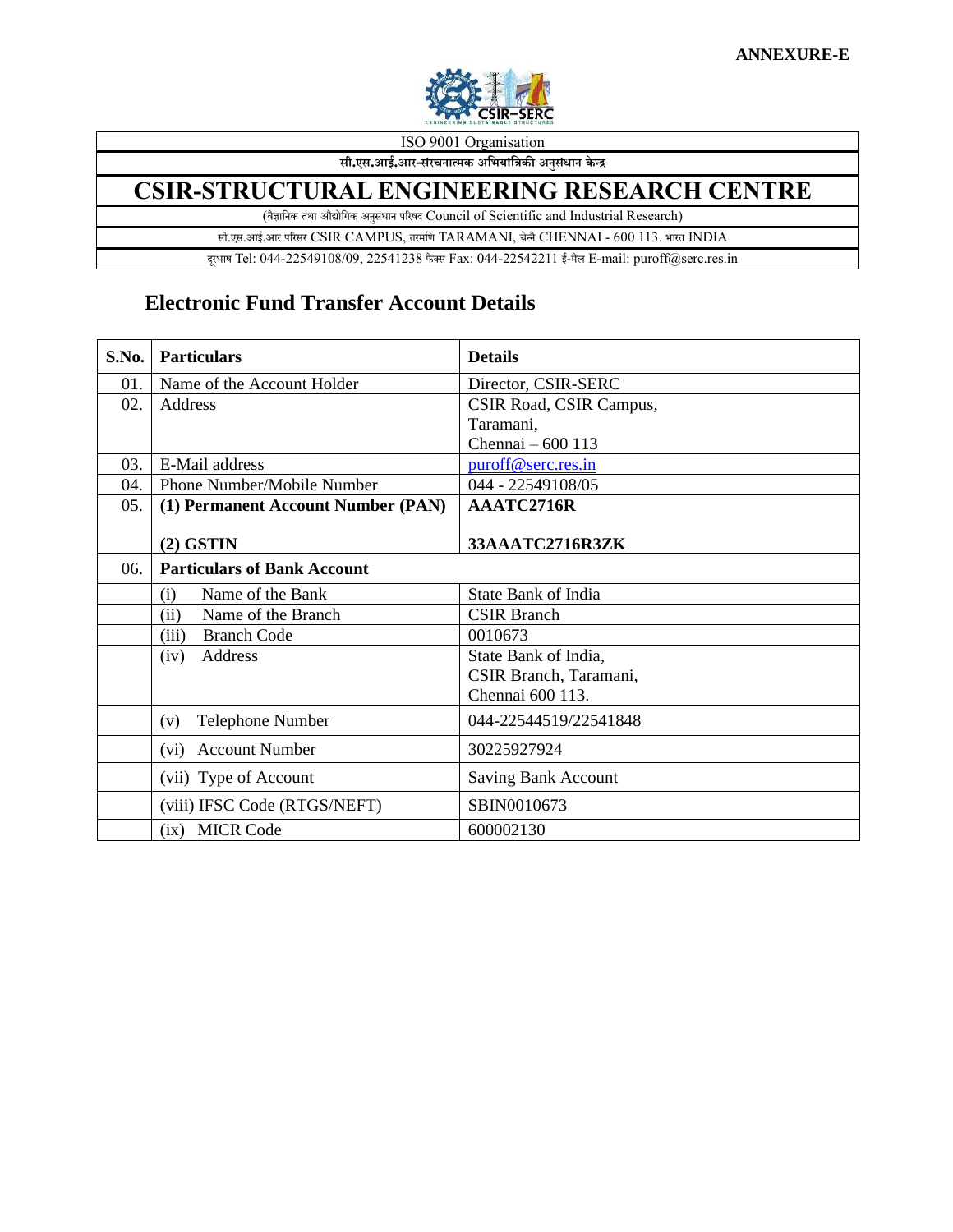**Annexure-F**

#### **PERFORMANCE SECURITY FORMAT**

(As per Order No. F.9/4/2020-PPD dt. 30.12.2021 & 12.11.2020 issued by Ministry of Finance, Dept. of Expenditure, Procurement Policy Division,

Supplier should submit the Performance Security in the form of Bank Guarantee (3% of the value of the contract) as Performance Security till 31st March 2023)

#### **MODEL BANK GUARANTEE FORMAT FOR PERFORMANCE SECURITY (PBG)**

To,

……………………………………

WHEREAS ( .………………………………name and address of the supplier( )hereinafter called "the supplier )" has undertaken, in pursuance of contract No .….……………………………………… .dated.………………to supply (description of goods and services) (herein after called "the contract."

AND WHEREAS it has been stipulated by you in the said contract that the supplier shall furnish you with a bank guarantee by a scheduled commercial bank recognized by you for the sum specified therein as security for compliance with its obligations in accordance with the contract;

AND WHEREAS we have agreed to give the supplier such a bank guarantee;

NOW THEREFORE we hereby affirm that we are guarantors and responsible to you, on behalf of the supplier, up to a total of ( .…………………………………amount of the guarantee in words and figures), and we undertake to pay you, upon your first written demand declaring the supplier to be in default under the contract and without cavil or argument, any sum or sums within the limits of )amount of guarantee (as aforesaid, without your needing to prove or to show grounds or reasons for your demand or the sum specified therein.

We hereby waive the necessity of your demanding the said debt from the supplier before presenting us with the demand.

We further agree that no change or addition to or other modification of the terms of the contract to be performed there under or of any of the contract documents which may be made between you and the supplier shall in any way release us from any liability under this guarantee and we hereby waive notice of any such change, addition or modification.

This guarantee shall be valid until the ..…………………day of ……………………, 20..…………

(Signature of the authorized officer of the Bank)

.…………………………………………………………

Name and designation of the officer

.………………………………………………………… Seal, Name & Address of the Issuing Branch of the Bank

**Note: Whenever, the bidder chooses to submit the Performance Security in the form of Bank Guarantee,** 

**then he should advise the banker issuing the Bank Guarantee to immediately send by Registered Post (A.D ).an unstamped duplicate copy of the Guarantee directly to the Purchaser with a covering letter to compare with the original BG for the correctness, genuineness, etc.**